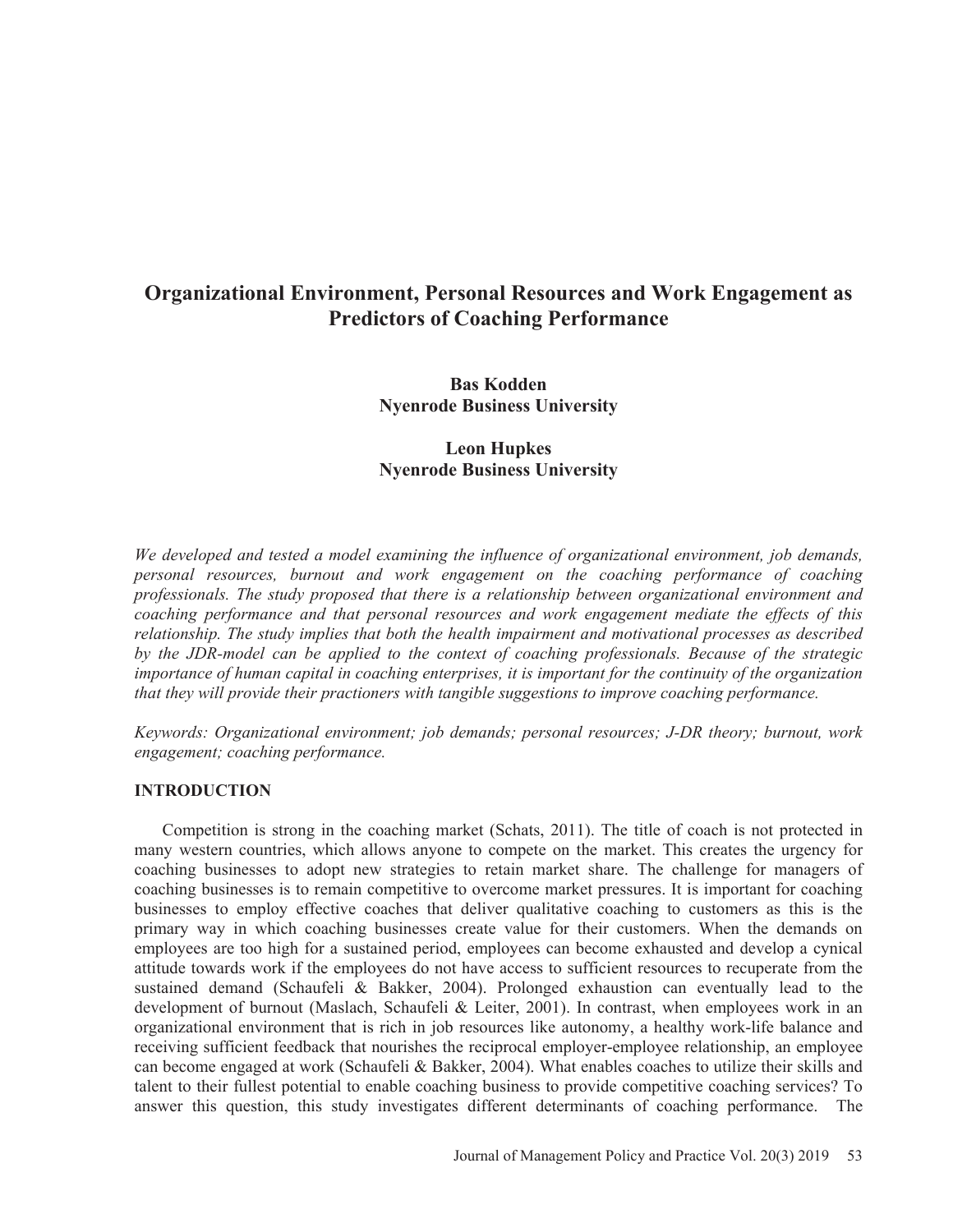objectives of this study are to identify the extent to which organizational and personal resources play a role in coaching performance outcomes, to identify the extent to which mental well-being, in the form of burnout and engagement, plays a role in the organization-performance and the person-performance relationship and to present coaching businesses with empirical findings that provide tangible input for organizational practice.

## **THEORY AND HYPOTHESES**

### **Coaching Performance**

This study focuses on the role of the coaching professional as the primary value driver for the coaching business. The coaching professional creates this value by helping coachees and their employers, to achieve goals specific to the wishes of either the coachee or the employer (Theeboom et al., 2014; Jones et al., 2015; Grover & Furnham, 2016). To provide an overview of all the qualities that illustrate the performance of coaching professions, Lai and McDowall (2014) conducted a systematic review of studies focused on wide range of attributes of coaching psychologists to summarize the available evidence base. They conclude that coaching competency is built up of a wide array of factors like required knowledge, personality, attitudes, skills and behaviors which are summarized in the study in a coaching competency framework (Lai & McDowall, 2014). The five factors that are consistent predictors of coaching performance are (1) building trust, (2) handling the coachee's emotional challenges, (3) maintaining a two-way conversation with the coachee, (4) facilitating the coachee's development and learning process and (5) maintaining transparency throughout the entire coaching trajectory (Lai & McDowall, 2014). These performance indicators follow what Goodman and Syvantek (1999) define as task performance, or what is commonly known as in-role performance. Any activities that are performed on the job that are not within the given tasks of the function are defined as extra-role behaviors. Previous investigations into role-performance point to a diverse relationship between mental well-being and role-performance. A meta-analysis by Taris (2006) shows a high correlation between exhaustion and in-role performance. The relationship between engagement and role- performance has been replicated in several studies (Xanthopoulou, Bakker, Demerouti, & Schaufeli, 2009a; Demerouti, & Cropanzano, 2010; Gruman & Saks, 2011). Halbesleben and Wheeler (2008) show that both self-reported as supervisor-rated in-role performance were predicted by engagement in a longitudinal study. To re-test these findings for coaching, in line with Lai and McDowall's framework (2014), in-role performance will provide the measurement for coaching performance in this study.

## **Burnout, Job Demands and Coaching Performance**

To understand what makes coaches perform, it is import to look at how coaches manage their energy, because when the demands on the coaches are too high for a sustained period, they can become exhausted and develop a cynical attitude towards work if they do not have access to sufficient resources to recuperate from the sustained demand (Schaufeli & Bakker, 2004). This prolonged demand can eventually lead to the coaches burning out (Maslach, Schaufeli & Leiter, 2001). Where does burnout come from? Studies into the determinants and correlates of burnout point to several factors. Neuroticism, anxiety and lack of hardiness are found to be important personality characteristics to indicate an increased risk of burnout (Schaufeli & Buunk, 2003). In the work environment, workload, time pressure and role conflict have been pointed out as strong predictors where quantitative demands like workload have a stronger relationship with burnout than qualitative demands like emotional labor or dealing with emotionally demanding situations on the job like death and suffering (Schaufeli & Buunk, 2003). A consistent outcome of individual approaches to burnout is that strong motivation and dedication, underlined by high personal goals, expectations and aspirations are a consistent factor that can lead to the emergence of burnout. In essence, there is a strong motivational and attitudinal component to the onset of burnout. A misperception of reality and consequent expectations can be an important factor driving job stress which over time may lead to burnout; especially combined with a lack of proper coping strategies or other lacking personal and job resources (Schaufeli & Buunk, 2003). Effect studies that investigate the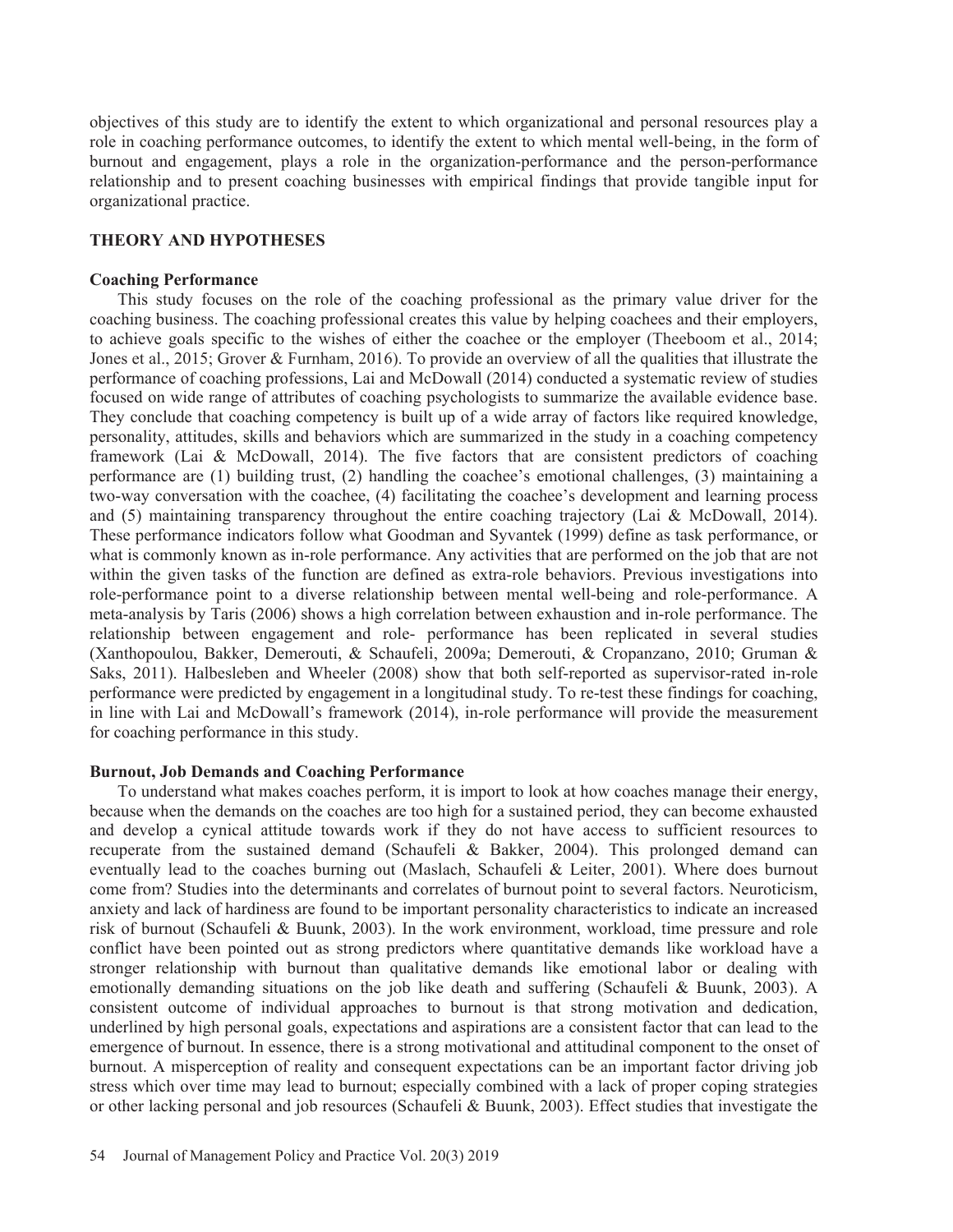outcomes of burnout interventions generally vary a lot in sample selection, time frame, measurement methodology, and intervention type. This complicates the possibility to draw strong generalized conclusions out of this research body. One general insight that does arise from effect studies is that teaching professionals specific coping skills like relaxation techniques can reduce emotional exhaustion (Schaufeli & Bakker, 2004). Actively stimulating social support at work does not seem to have a positive effect on burnout, even though it does positively affect work satisfaction (Schaufeli & Bakker, 2004). The focus of this study is to investigate the role of burnout in the relationship between the organizational environment in the form of job demands and coaching performance. Through investigation previous findings into the health impairment process it is expected that job demands will negatively influence coaching performance and that when burnout is introduced as a mediator, most of this effect will be mediated by burnout. Therefore, the following hypotheses are suggested:

## *Hypothesis 1: Job demands will be negatively related to coaching performance.*

*Hypothesis 2: The negative relationship between job demands and coaching performance will be fully mediated by burnout* 

To contrast this negative effect of burnout we used the empowering effect of engagement.

## **Engagement and Job Resources as Determinants of Coaching Performance**

In understanding what makes professional coaches perform successfully it is important to investigate what drives coaches to do so; how important is motivation and the level of engagement for professional coaches? From a linguistic perspective, engagement can be viewed as a simply transactional interaction where one is instructed or engaged to perform an activity, or engagement can be perceived as a way to motivate and inspire (Kodden & Van Ingen, 2019). These two extremes map the spectrum of engagement that one can experience at work. Demerouti et al. (2001) stimulated a paradigm shift on engagement with their research into the potential for stimulation of engagement. As one of the early investigators, Kahn (1990) views engagement as the extent to which employees physically, cognitively and emotionally couple themselves to their job. This coupling refers to being actively present and in the moment when one is engaged, or being passive and withdrawn when disengaged (Kodden & Van Ingen, 2019). Rothbard (2001) adds to Kahn's (1990) definition of engagement by specifying attention, cognitive availability, and absorption, intensity of focus, as main components to the concept (Blomme & Kodden, 2014). Rothbard's (2001) definition provided the basis for the current most dominantly used definition of engagement "as a positive, fulfilling, work-related state of mind that is characterized by vigor, dedication, and absorption" (Schaufeli et al., 2002). Examples of vigor are (1) having a lot of energy, (2) having mental resilience at work (3) being willing to invest effort in work, (3) having persistence and resilience when working on difficult tasks at work and (4) having an active, ambitious and driven attitude at work. Absorption refers to (1) a highly concentrated mental state, in which (2) time seems to pass quickly, (3) where it becomes difficult to stop working and (4) the employee feels good about being absorbed at work. Dedication is characterized by (1) a strong sense of meaning making at work, a sense of significance, (2) feeling prideful and enthused about work, (3) cherishing a strong sense of commitment and inspiration from work. Bakker (2009) indicates four factors that explain a performance difference between high- and lowengaged employees. High-engaged employees (1) tend to experience more positive emotions, (2) be more healthy, (3) share their engagement with peers and (4) actively seek out sufficient support of work and personal resources more than low- engaged employees. Kodden (2011) postulates from all dimensions of engagement that dedication is the primary driver of organizational performance. This postulation has been supported by earlier findings (Halbesleben & Wheeler, 2008). As with burnout; engagement develops though a reciprocal relationship between employer and employee (Kodden & Roelofs, 2019). When both parties invest time and energy into the relationship; employee engagement can flourish. The Job Demands-Resources (JD-R) model neatly ties together job demands, resources, burnout and engagement and the way in which these factors affect job performance. The JD-R model has gained a lot of traction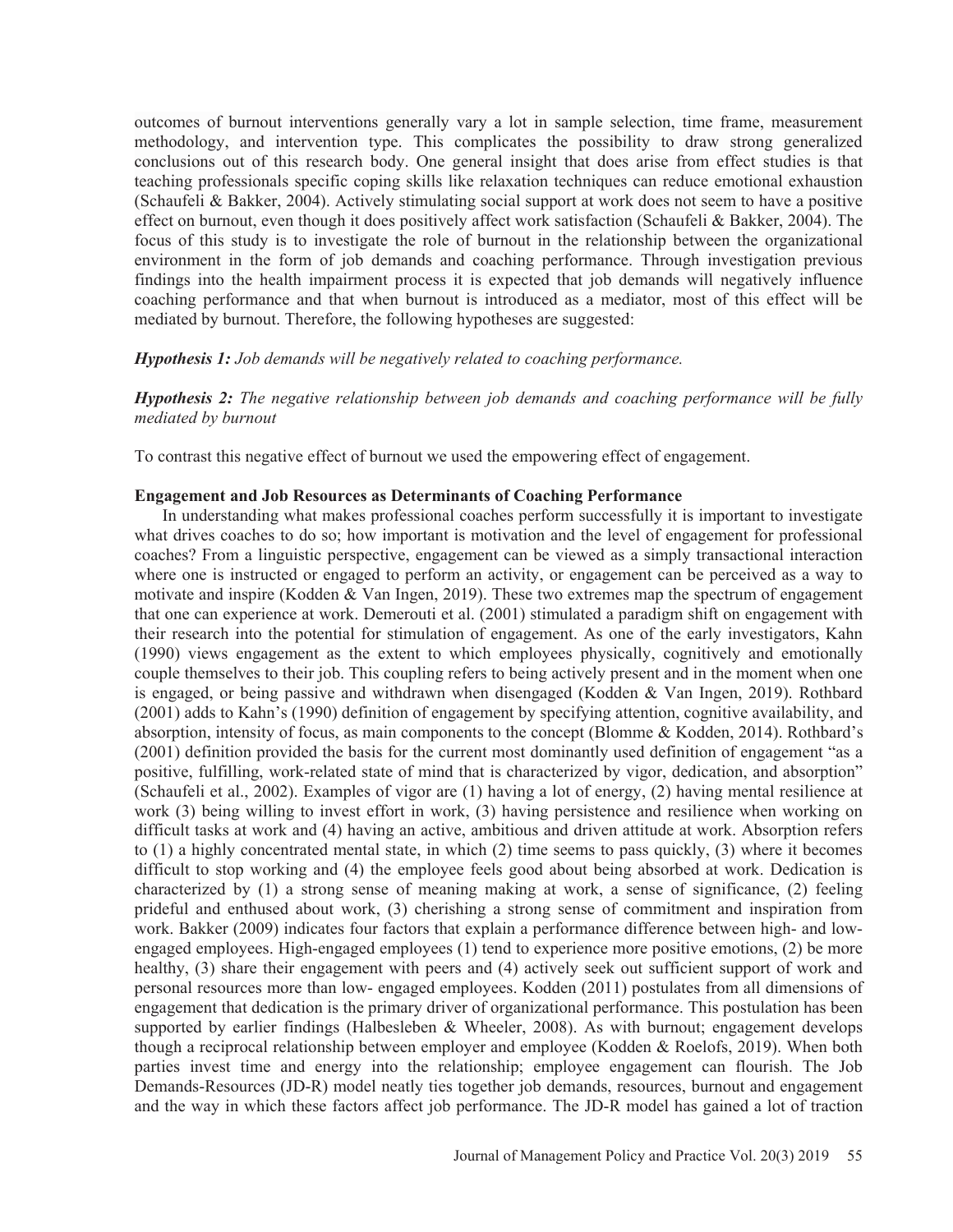since its introduction in 2001 as a popular approach for both researchers and practitioners (Schaufeli  $\&$ Taris, 2014). A major underpinning of the JD-R model is the generalizability of job demands and resources across any occupation, which allows it to function as an overarching model that can be applied to various occupational settings, independent of specific types of job demands, and resources (Bakker, Demerouti, & Euwema, 2005; Schaufeli & Bakker, 2004; Demerouti et al, 2001). The original JD-R model was inspired by the demand-control model (Karasek, 1979) and defines factors in the organizational environment that lead to exhaustion and disengagement as either job demands or job resources. Job demands can be defined as "the degree to which the environment contains stimuli that peremptorily require attention and response" (Jones & Fletcher, 1996), or simply put: work that has to be done. Bakker et al. (2005) elaborate on this definition by additional classification. In their definition, job demands are "*negatively valued* physical, social, or organizational aspects of the job that require sustained physical or mental effort and are therefore associated with certain physiological and psychological costs" (Schaufeli & Taris, 2014; Bakker et al., 2005). Job demands don't have a negative influence on psychological well- being by default. They could turn into stressors when high effort is required in meeting the required demands (Schaufeli & Bakker, 2004). In such a case high effort can lead to high costs in psychological health that can lead to negative outcomes like anxiety, depression or burnout (Schaufeli & Bakker, 2004). Both quantitative (workload, mental demands) as qualitative (emotional demands) job demands are included in this study. Job resources are positive factors in the work environment that can be defined as "*positively valued* physical, psychological, social, or organizational aspects of the job that (1) are functional in achieving work goals, (2) reduce job demands and the associated physiological and psychological costs, and (3) stimulate personal growth and development" (Schaufeli & Taris, 2014; Bakker et al., 2005). In addition, Hobfoll (2002) concludes that higher resource levels tend to be favorable, especially in situations of high-stress, and that higher resource levels are connected with higher performance and goal-oriented behavior. In a 2004 study Schaufeli & Bakker elaborate on the original JD- R by expanding the definitions of positive and negative psychological health factors burnout and engagement into the model (see figure 2). This framework provides the basis for this study. It does so by providing a theoretical structure for the organizational environment in the form of job demands and resources, a theoretical structure for psychological well-being in the form of burnout and engagement and finally the relationship with coaching performance as an outcome. Two theoretical assumptions underlying the JD-R model are (1) that job demands play an important role in predicting burnout and (2) that job resources can provide a buffer for the negative effects of job demands. In their extension, Schaufeli and Bakker (2004) describe the JD-R model as a "dual process model". This entails both the health impairment process (energy driven) in which job demands can lead to burnout and consequently health impairment, and the motivational process (motivation driven) in which job resources stimulate employee engagement, which drives positive organizational outcomes like coaching performance.

## *Hypothesis 3: Job resources will be positively related to coaching performance*

*Hypothesis 4: The positive relationship between job resources and coaching performance will be fully mediated by engagement.* 

## **Personal Resources**

The motivational process in which job resources lead to engagement and increased job performance and the health impairment process in which job demands lead to burnout and decreased job performance are influenced by personal resources (Xanthopoulou et al., 2007). It is therefore important to investigate what insights into personal resources can contribute to the understanding of the relationship between the organizational environment and coaching performance. The initial JD-R model provides a framework to structure the relationship between the organizational environment, the states of burnout and engagement and organizational outcomes. An important addition to this model is the inclusion of personal resources as most psychological approaches tend to factor in an interaction between the person and the environment to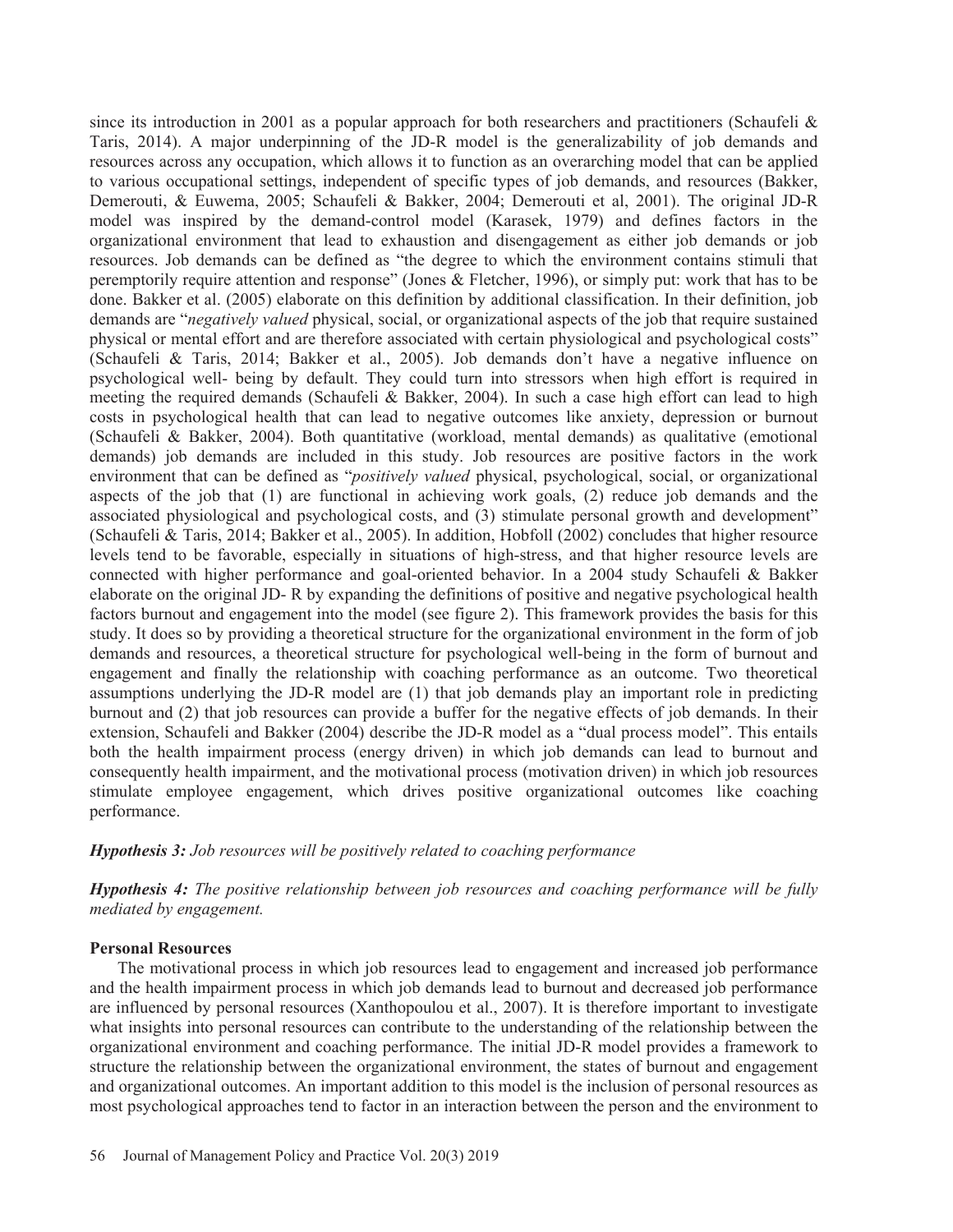predict behavior (Schaufeli & Taris, 2014); before the inclusion of personal resources, the JD-R model did not investigate the effect of a person-environment interaction to predict well-being and organizational outcomes. The addition of personal resources provides insight into individual differences that affect the way that the health impairment and motivational processes have an effect on organizational outcomes. Personal resources are operationalized as positive self- evaluations that are related to resiliency and a sense of ability to successfully influence the organizational environment (Hobfoll et al., 2003). These self-evaluations are indicators for life satisfaction, motivation, performance and related desirable outcomes (Judge, Vianen & Pater, 2004). An increase in personal resources positively affects goal selfconcordance, e.g. the pursuit of goals that fit with personal interests, which in turn helps individuals achieve more and make individuals more satisfied about their outcomes at work (Luthans & Youssef, 2007; Schaufeli & Taris, 2014). Personal resources, in combination with job resources, can safeguard employees from persistent job strain, which can lead to burnout (Blomme & Kodden, 2015). Employees who are more effective in exercising their personal resources tend to have more control over their job, which enables them to be more resilient in demanding situations (Hannah, Avolio, Luthans & Harm, 2008; in Blomme & Kodden, 2014).

*Hypothesis 5: Personal resources will be positively related to coaching performance* 

*Hypothesis 6: The negative relationship between job demands and coaching performance will be fully mediated by personal resources* 

*Hypothesis 7: The positive relationship between job resources and coaching performance will be fully mediated by personal resources* 

## **METHOD**

## **Sample and Procedure**

Our sample consisted of 389 professional career and life coaches. From the coaching population, only people who identify as a professional coach and who work in this profession more than 20 hours per week were included in the study to make sure that the participants in the sample have sufficient experience as a coach and that the work as a professional coach plays a dominant role in the working life of the participant. The population of the 389 respondents represented 187 women (48%) and 202 men (52%).

## **Measures**

## *Coaching Performance*

Coaching performance was measured based on in-role performance (5 items,  $\alpha = .84$ ) using the scale adapted from Goodman and Svyantek (1999). In-role performance was measured with a five-point scale ranging from "completely disagree" to "completely agree." Example items are "You manage all facets of your job" and "You adequately complete all of your assigned duties'.

## *Job Demands*

Three different job resources have been investigated in this study; workload (3 items,  $\alpha = .81$ ), emotional demands (5 items,  $\alpha = .68$ ) and mental demands (5 items,  $\alpha = .74$ ). The scales for these constructs originate from the Questionnaire on the Experience and Evaluation of Work (QEEW), a commonly used questionnaire by researches in the Netherlands (Van Veldhoven, De Jonge, Broersen, Kompier, & Meijman, 2002) and include questions like "do you have to work very fast? (workload), "do (internal) customers sometimes harass you?" (emotional demands) and "do you have to process big amounts of data?" (mental demands). Each of these constructs were measured on a five-point scale ranging from "never" to "always".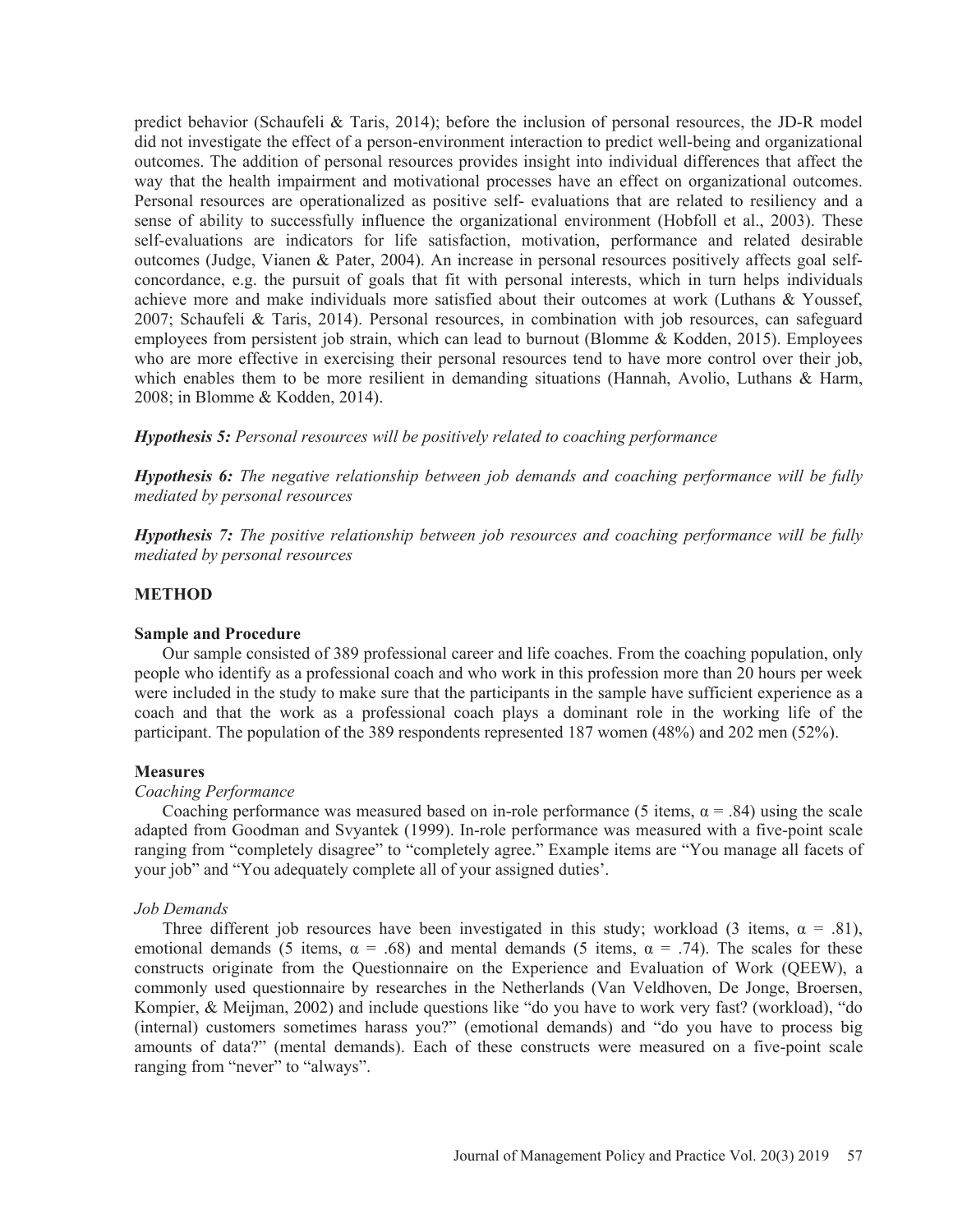#### *Burnout*

Burnout was measured using the Maslach Burnout Inventory- General Survey (MBI-GS; Schaufeli et al., 1996), which measures exhaustion (5 items,  $\alpha = .90$ ) and cynicism (4 items,  $\alpha = .84$ ). The sub-scale professional efficacy was omitted from the study as "accumulating evidence indicates that lack of professional efficacy plays a divergent role" (Schaufeli, Bakker and Rhenen, 2009) in comparison to exhaustion and cynicism which are viewed as the "core" of burnout. Therefore, professional efficacy was not measured in this study. Both exhaustion and cynicism use a seven-point frequency scoring range ranging from "never" to "always".

#### *Engagement*

To measure engagement the Utrecht Work Engagement Scale (UWES-9; Schaufeli et al., 2006b) was used. This scale is comprised of three underlying dimensions, being vigor (3 items,  $\alpha = .89$ ), dedication (3 items,  $\alpha = .95$ ) and absorption (3 items,  $\alpha = .88$ ). Typical examples of this scale are "I feel fit and strong when I work" (vigor), "I'm proud of my work" (dedication) and "I get carried away when I am working" (absorption). All items on the UWES-9 are measured with seven-point scale ranging from "never" to "always".

#### *Job Resources*

Three different job resources were measured in this study; communication (7 items,  $\alpha = .70$ ), worklife balance (3 items,  $\alpha = .73$ ) and feedback (3 items,  $\alpha = .86$ ). Communication at work was measured with a scale from the VBBA (Veldhoven & Meijman, 1994). Work-life balance was measured with the work-home interference (WHI) scale (Demerouti, Bakker & Bulters, 2003). Feedback was measured by a three-item scale, which was developed by Bakker et al. (2003). Both feedback and communication were scored on a scale ranging from five-point scale ranging from "never" to "always". Work- life balance was measured with a five-point scale ranging from "completely disagree" to "completely agree".

#### *Personal Resources*

To measure personal resources, three concepts were measured: self-efficacy (3 items,  $\alpha = .77$ ), optimism (6 items,  $\alpha = .63$ ) and stress-resilience (25 items,  $\alpha = .90$ ). Self-efficacy was measured with a scale adapted from Schwarzer and Jerusalem (1995). A scale constructed by Scheier, Carver and Bridges (1994) was translated to Dutch to measure optimism in this study. It has to be noted that optimism's reliability alpha is somewhat low (.63). This could be the result of some error in the translation process. This alpha value is still sufficient for use in this study. The third personal resource, stress-resilience, was measured with a 25-item scale from Wagnild (1993). All personal resources were measured with scales ranging from "completely disagree" to "completely agree". Self- efficacy was a six-point scale, optimism a five-point scale and stress resilience a seven- point scale.

#### *Data Analysis*

To test the hypotheses, reliability and factor analyses were performed. To test internal scale consistency Cronbach's alphas were calculated for each of the measured constructs. Two constructs had Cronbach's alphas under 0.70; emotional demands and optimism. Because removing items from these constructs would not improve the Cronbach's alpha, no changes to the scales were made to improve reliability. To evaluate the measurement model, a Conformity Factor Analysis (CFA) was performed. The construct reliability (CR) of all latent variables exceeded the .70 threshold. To ensure minimal effects of common method bias, several steps were taken. First, participants were affirmed of total confidentiality and anonymity and stimulated to respond to the questions as frankly and intuitively as possible. This was done to help lessen any evaluation comprehension and make them less likely to give socially desirable answers and secondly, different types of Likert scales were to help reduce the effects of one type responses.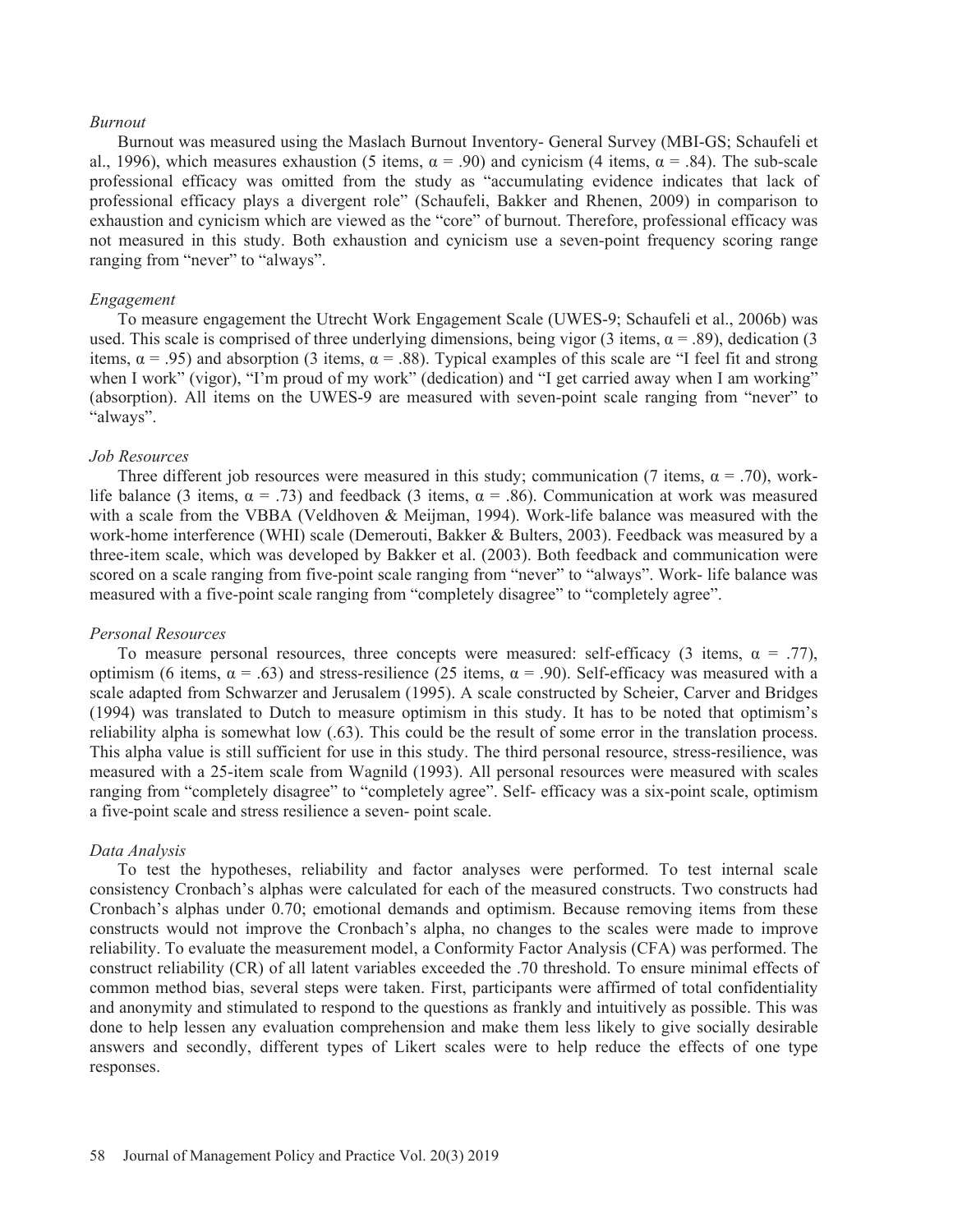#### **RESULTS**

Table 1 displays descriptive statistics, correlations, and coefficient alphas for all factors extracted from the survey data. To provide a general overview of the relationships between the constructs their correlations have been calculated and presented in table 1. Because only job demands is normally distributed, Spearman correlations have been calculated between each of the factors in the conceptual model (Bowerman et al., 2011).

|                       | Mean | <b>SD</b> |         | ∸.      | . ر     | 4.       |         | $\mathbf{0}$ . |
|-----------------------|------|-----------|---------|---------|---------|----------|---------|----------------|
| 1. Job Demands        | 2.94 | 0.51      |         |         |         |          |         |                |
| 2. Job Resources      | 4.11 | 0.56      | $-44**$ |         |         |          |         |                |
| 3. Personal Resources | 0.83 | 0.08      | .03     | $20**$  |         |          |         |                |
| 4. Burnout            | 2.17 | 0.74      | $.33**$ | $-44**$ | $-49**$ |          |         |                |
| 5. Engagement         | 5.30 | 0.99      | $-.02$  | $18**$  | $.61**$ | $-.59**$ |         |                |
| 6. Coaching Perf.     | 4.15 | 0.47      | $.01*$  | $12*$   | $.52**$ | $-.37**$ | $.50**$ |                |
| $*_{n}$ / 05 *** / 01 |      |           |         |         |         |          |         |                |

| TABLE 1                                                                |  |
|------------------------------------------------------------------------|--|
| <b>MEANS, STANDARD DEVIATIONS AND CORRELATIONS (SPEARMAN), n = 389</b> |  |

\**p* < .05, \*\**p* < .01

Table 1 shows that the found correlations are generally in line with the relations expected in the job demands-resources theory. The expected relationships in both the health impairment and motivational are replicated. Job resources correlate positively with engagement  $(r = .18, p < .01)$  and likewise job demands correlate positively with burnout ( $r = .33$ ,  $p < .01$ ). Cross correlations between the dual processes are found as job demands and job resources correlate negatively  $(r = -.44, p < .01)$ , as do burnout and engagement  $(r = .44, p < .01)$  $=$  -.59,  $p$ <.01). None of the correlations exceed the .70 threshold. This indicates that there is no imminent risk of multicollinearity effects when performing regression analyses between the constructs.

The next step is to look with more detail into inter-dependence of the studied concepts by investigating the Spearman correlations on a factor-item level as presented in table 2.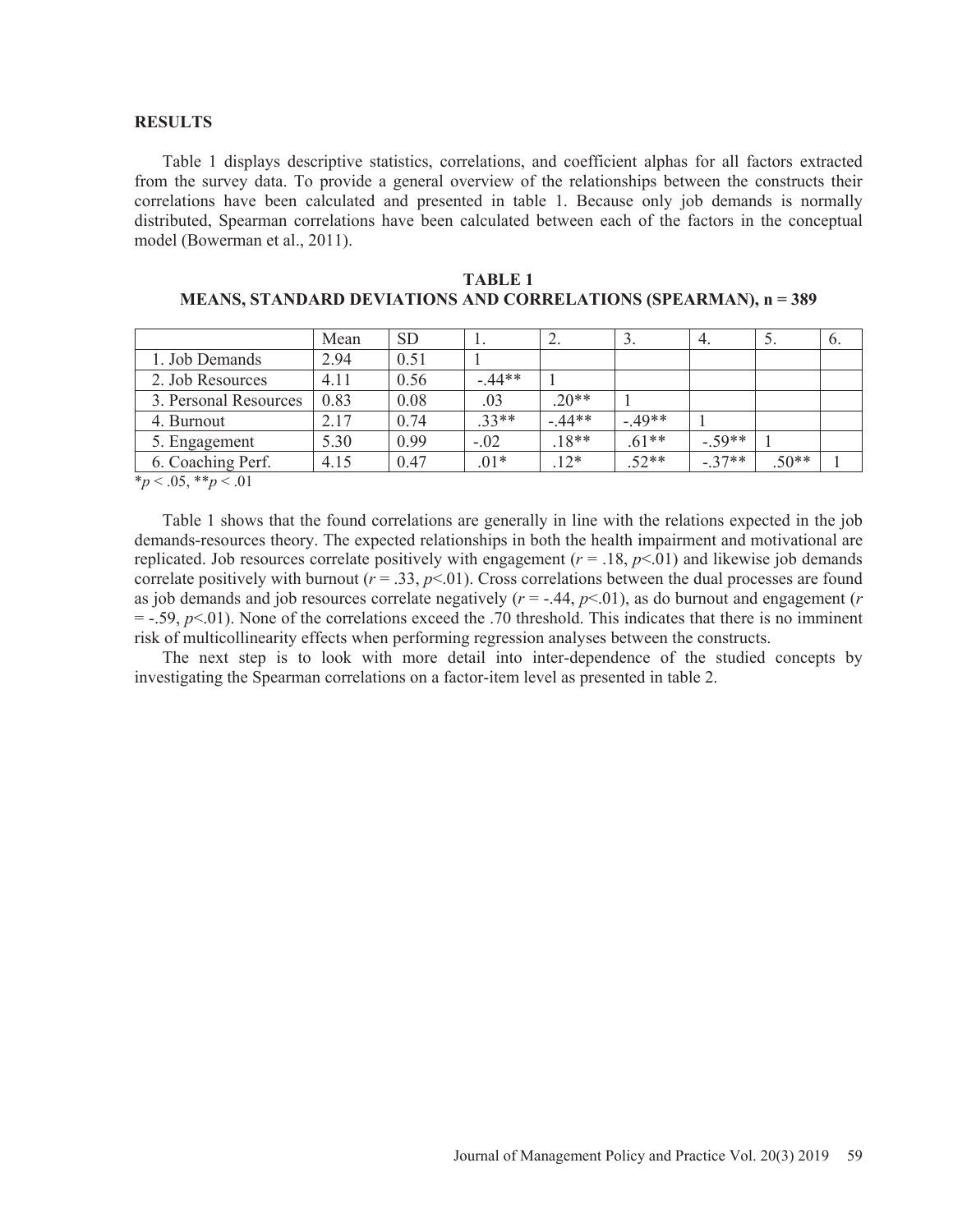| 13.                       |             |               |                         |               |                |                     |                      |               |                |                |                |                   |                       |
|---------------------------|-------------|---------------|-------------------------|---------------|----------------|---------------------|----------------------|---------------|----------------|----------------|----------------|-------------------|-----------------------|
| 12.                       |             |               |                         |               |                |                     |                      |               |                |                |                |                   | $40**$                |
| 11.                       |             |               |                         |               |                |                     |                      |               |                |                |                | $67**$            | 51**                  |
| 10.                       |             |               |                         |               |                |                     |                      |               |                |                | $.73***$       | $.62**$           | $43**$                |
| Ò.                        |             |               |                         |               |                |                     |                      |               |                | $-.54**$       | $-.60**$       | $-4*1$            | $-40**$               |
| $\infty$                  |             |               |                         |               |                |                     |                      |               | $.51**$        | $-59**$        | $-44**$        | $-31**$           | $-29**$               |
| 7.                        |             |               |                         |               |                |                     |                      | $-.27**$      | $-37**$        | $.42***$       | $40**$         | $.26***$          | $.34**$               |
| $\circ$                   |             |               |                         |               |                |                     | $**L.$               | $-.39**$      | $-39**$        | $.55**$        | $.52***$       | $40**$            | $**6t$                |
| 5.                        |             |               |                         |               |                | $45***$             | $.39**$              | $-.25**$      | $-35***$       | $**0*$         | $.42**$        | $.36***$          | $*$                   |
| 4.                        |             |               |                         |               | $.16***$       | $.18**$             | $.18**$              | $-44**$       | $-32**$        | $.21**$        | $.20**$        | $\overline{10}$   | $.12*$                |
| $\widetilde{\phantom{m}}$ |             |               |                         | $-28**$       | $12*$          | $\sum_{n=1}^{n}$    | $\overline{0}$       | $.21**$       | $\overline{0}$ | $\overline{0}$ | 0 <sub>5</sub> | 06                | $.19**$               |
| $\overline{\gamma}$       |             |               | $.39**$                 | $-.37***$     | $-0.1$         | $-0.3$              | $-10$                | $.35**$       | $.28**$        | $-13**$        | Ę              | $-0.9$            | $-0.5$                |
|                           |             | $.34*$        | $.36**$                 | $-39**$       | $\overline{0}$ | $\ddot{\mathrm{S}}$ | $\ddot{\mathcal{O}}$ | $.24**$       | $.12*$         | $-0.03$        | $-0.1$         | $\overline{50}$ . | $\overline{60}$       |
| $\Omega$                  | 88.         | .57           | $\ddot{\mathcal{O}}$    | 56            | .54            | 56                  | 46                   | 88            | 61             | 1.04           | $1.08\,$       | 1.22              | 47                    |
| Mean                      | 2.84        | 2.25          | 3.68                    | 1.88          | 4.88           | 5.75                | 4.03                 | 2.37          | 1.90           | 5.15           | 1.90           | 4.97              | 4.15                  |
|                           | 1. Workload | 2. E. Demands | Demands<br>$2 \times M$ | 4. WL Balance | 5. Self E.     | 6. Stress R.        | 7. Optimism          | 8. Exhaustion | 9. Cynism      | 10. Vigor      | 11. Dedication | 12. Absorption    | 13. Coaching<br>Perf. |

TABLE 2 NEANS, STANDARD DEVIATIONS AND CORRELATIONS AMONG STUDY VARIABLES **MEANS, STANDARD DEVIATIONS AND CORRELATIONS AMONG STUDY VARIABLES TABLE 2** 

> $*_{p}$  < .05,  $*_{p}$  < .01 \**p* < .05, \*\**p* < .01

60 Journal of Management Policy and Practice Vol. 20(3) 2019 60 Journal of Management Policy and Practice Vol. 20(3) 2019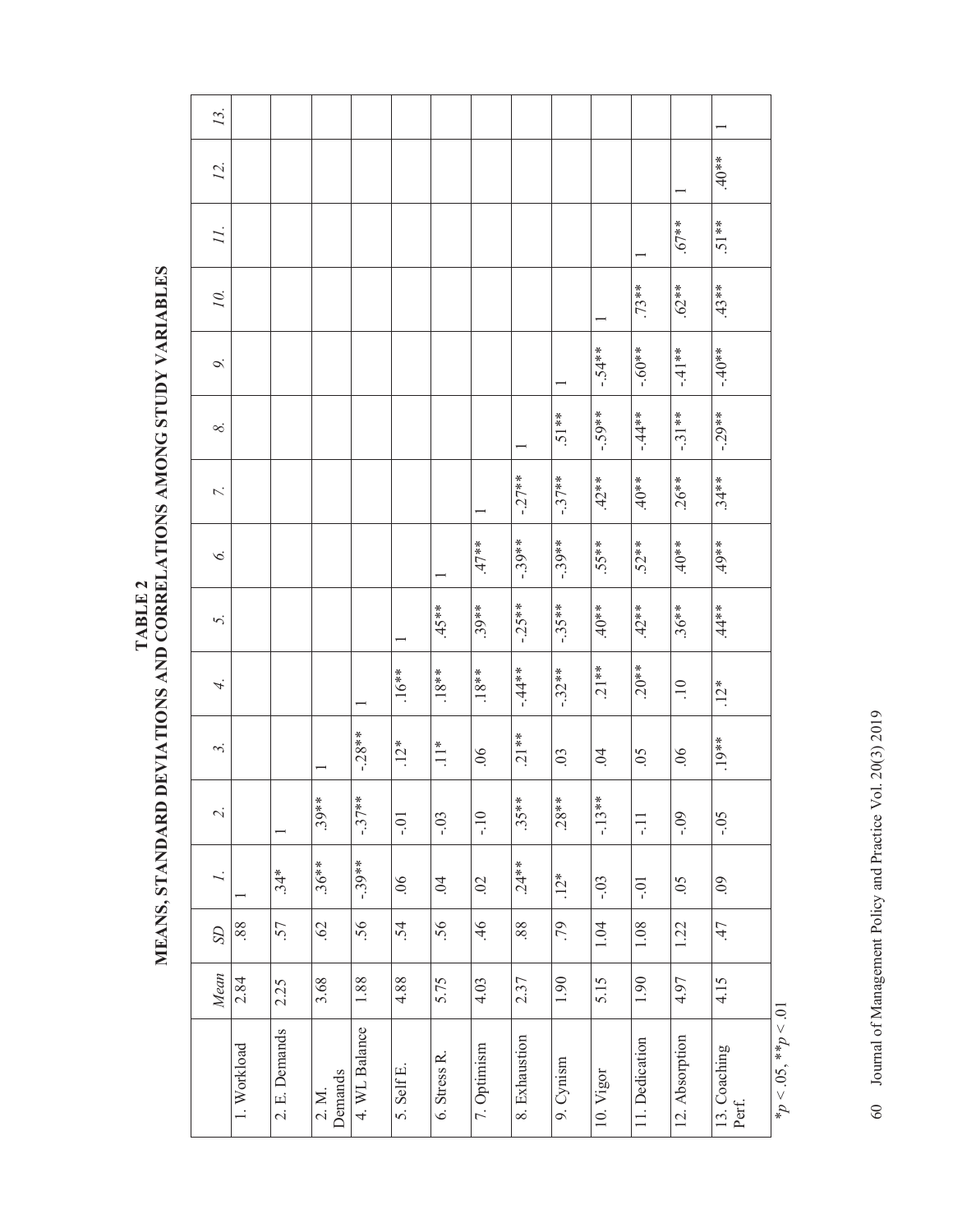As with the correlations on the conceptual level, the correlation table on the factor-item level shows inter-item dependencies that are generally in line with expectations that stem from the JD-R theory. For example, correlations between the factors that make up job demands are all moderate and significant (*r* = .34,  $p<.01$ ;  $r = .36$ ,  $p<.01$ ;  $r = .39$ ,  $p<.01$ ). Exhaustion and cynicism, that make up the concept burnout are strongly correlated with each other  $(r = .51, p < .01)$ . The strongest inter- concept correlations can be found within the dimensions of engagement, where vigor, dedication and absorption correlate highly with each other  $(r = .73, p<.01; r = .62, p<.01; r = .67, p<.01$ ). Most importantly, some important expected correlations between in-role performance and the rest of the model can be found in this correlations table. For example, the three dimensions of engagement all positively relate to in-role performance  $(r = .43)$ ,  $p<01$ ;  $r = .51$ ,  $p<01$ ;  $r = .40$ ,  $p<01$ ). As the counterpart to engagement, burnout in the form of exhaustion and cynicism correlate negatively with in-role performance  $(r = -0.29, p < 0.01; r = -0.40, p < 0.01)$ . Surprisingly, the job resource work-life balance related negatively with performance  $(r = -12, p < 05)$  the job demand mental demands related positively with in-role performance  $(r = .19, p < .01)$ . The other job demands, workload and emotional demands, did not correlate significantly with in-role performance.

To test the hypotheses, direct effects between the concepts in the conceptual model have been tested and are presented in figure 1.

**FIGURE 1 DIRECT EFFECTS BETWEEN THE CONCEPTS IN THE CONCEPTUAL MODEL**



In addition, the regression results for the direct effects are presented in tables 3 and 4. Tolerance and variance inflation factors (VIF) are all within desired parameters for each of the direct-effect regression analyses.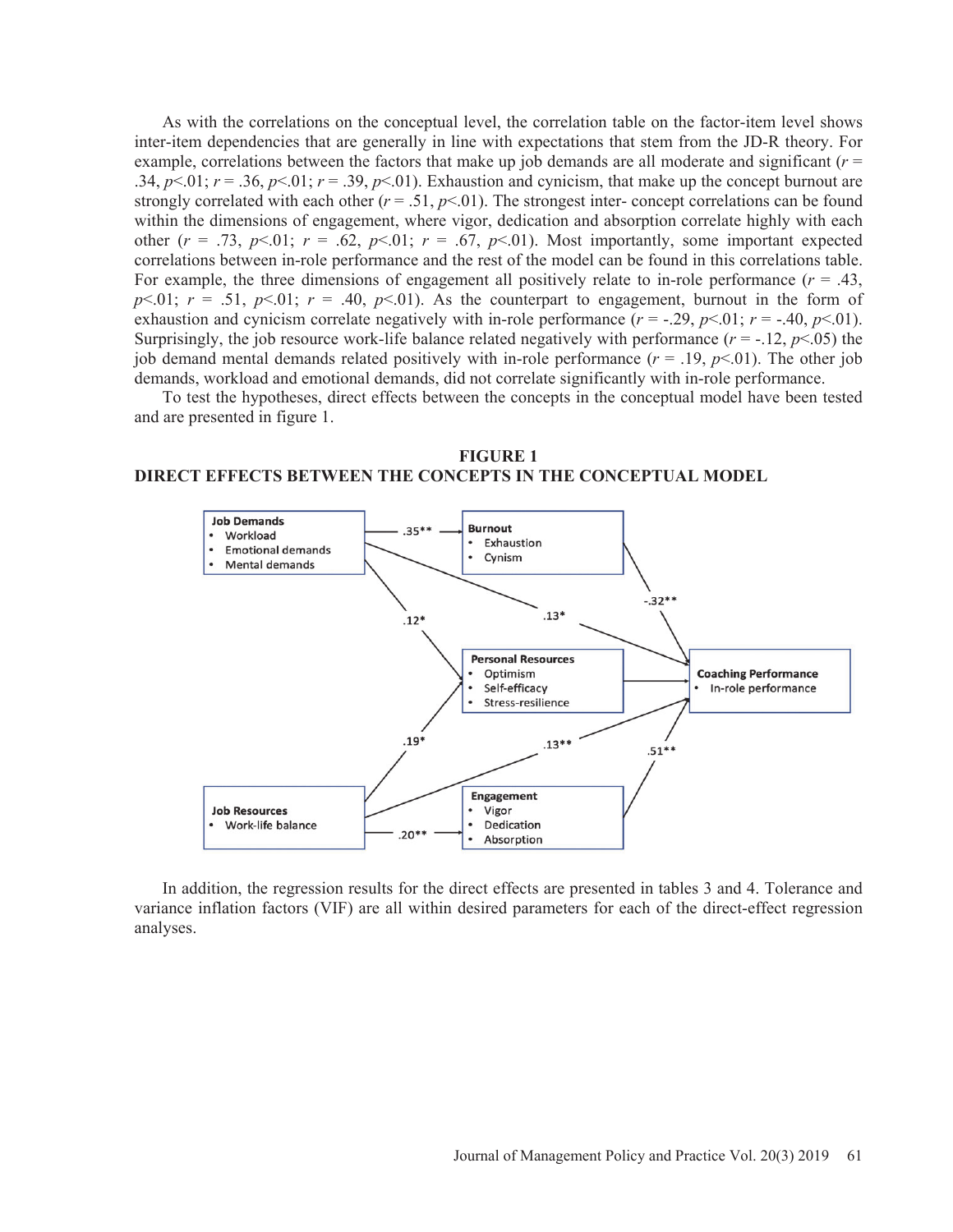## **TABLE 3 BETA, ADJUSTED R SQUARED AND F-STATIC VALUES FOR ALL DIRECT REGRESSIONS BETWEEN CONCEPTS**

|                       |          | Dependent  | Variables |          |            |                  |
|-----------------------|----------|------------|-----------|----------|------------|------------------|
|                       | Personal | Resources  |           |          | Burnout    |                  |
|                       | Beta     | Adj. $R^2$ | F         | Beta     | Adj. $R^2$ | $\boldsymbol{F}$ |
| 1. Job Demands        | $12*$    | .01        | 5.62      | $.35**$  | .12        | 54.78            |
| 2. Job Resources      | $19**$   | .03        | 13.72     | $-45**$  | .20        | 99.51            |
| 3. Personal Resources | $-$      | $- -$      | $- -$     | $-39**$  | .15        | 71.25            |
| 4. Burnout            | $-39**$  | .15        | 71.25     | $- -$    | $- -$      | $- -$            |
| 5. Engagement         | $.63*$   | .39        | 252.43    | $-.56**$ | .31        | 176.10           |

\**p* < .05, \*\**p* < .01

**TABLE 4** 

# **BETA, ADJUSTED R SQUARED AND F-STATIC VALUES FOR ALL DIRECT REGRESSIONS BETWEEN CONCEPTS**

|                       |          | Dependent  | variables |              |             |        |
|-----------------------|----------|------------|-----------|--------------|-------------|--------|
|                       |          | Engagement |           | Coaching     | Performance |        |
|                       | Beta     | Adj. $R^2$ | F         | <b>B</b> eta | Adj. $R^2$  | F      |
| 1. Job Demands        | .01      | $-.00$     | .01       | $.13*$       | .01         | 6.10   |
| 2. Job Resources      | $20**$   | .04        | 15.49     | $.13**$      | .02         | 6.91   |
| 3. Personal Resources | $.63**$  | .39        | 252.43    | $.59**$      | .34         | 201.53 |
| 4. Burnout            | $-.56**$ | .31        | 176.10    | $-.32**$     | .10         | 45.28  |
| 5. Engagement         | $- -$    | $-$        | $- -$     | $.51**$      | .26         | 139.05 |

*\*\*: p < .01; \*: p < .05* 

The first mediation hypothesis tests the effects of the health impairment process in the JD-R model where the direct effect of job demands is mediated by burnout. First, all direct effects (regression beta's) between the concepts have been calculated and depicted in figure 2.

## **FIGURE 2**

## **OVERVIEW OF THE FOUND DIRECT EFFECTS (BETAS), BETWEEN THE CONCEPTS OF THE BURNOUT MEDIATION HYPOTHESIS**

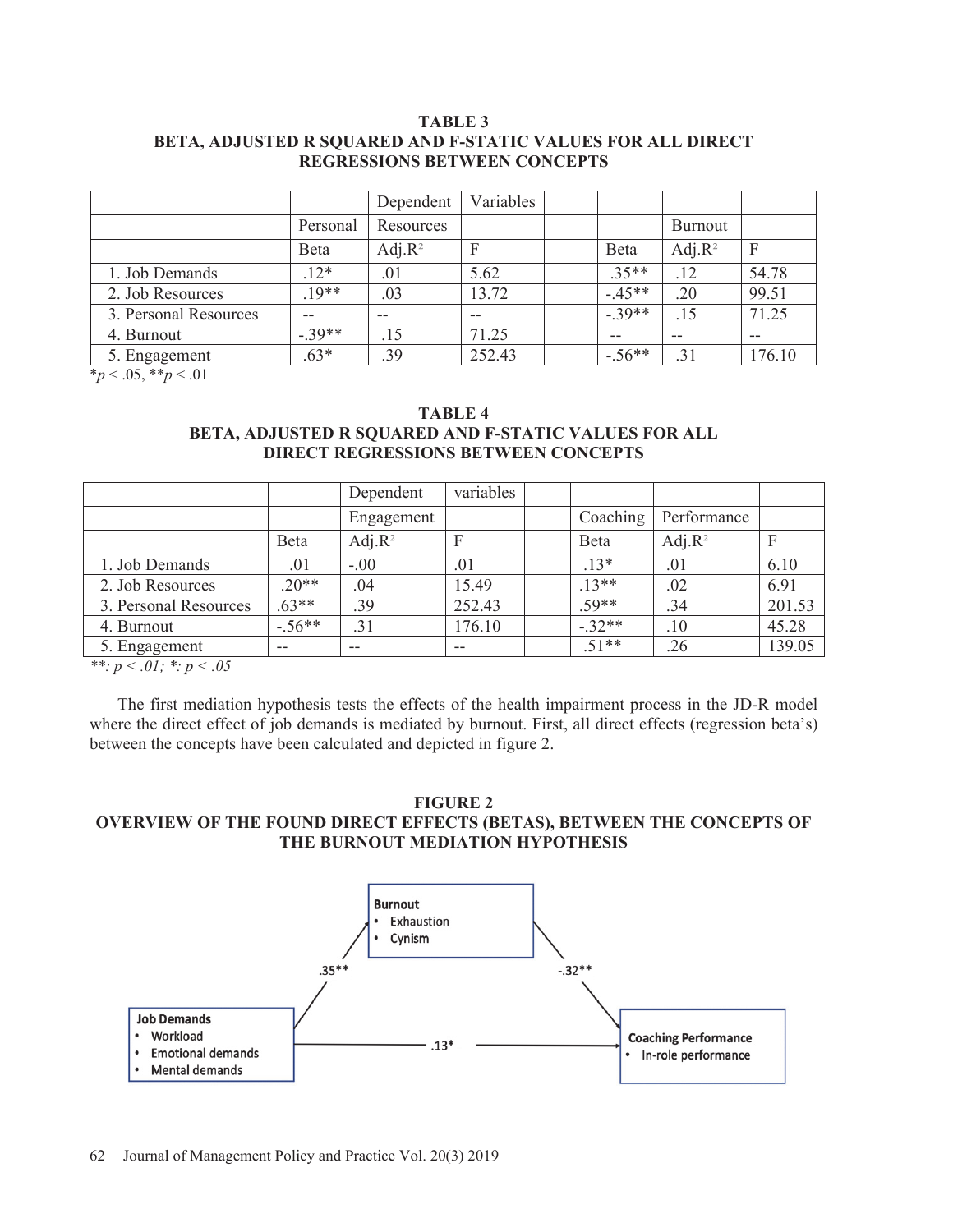Looking at the direct effects between the concepts, it is clear that burnout plays an important role in the relationship between job demands and coaching performance as the direct effect between the two is weaker (*Beta* = .13) than the relationship between job demands and burnout (*Beta* = .35), and the relationship between burnout and coaching performance (*Beta* = -.32). All the direct effects are significant. The next step is to test whether the effect from the mediator variable, in this case burnout, is significantly different from zero. This test is referred to as the Aroian test (Aroian, 1947) and provides a way to validate mediating effects in data analysis. The outcomes of the Aroian test indicate that burnout is a significant mediator on the effect of job demands on coaching performance  $(z = -2.23, SD = 0.01,$  $p$ <.05). Next, hierarchical regression analyses where performed to test the extent of the mediating effect of burnout on the relationship between job demands and coaching performance, the results of which are presented in table 5.

#### **TABLE 5**

## **RESULTS OF THE HIERARCHICAL REGRESSION ANALYSIS TO TEST THE POTENTIAL MEDIATING EFFECT OF BURNOUT ON THE RELATIONSHIP BETWEEN JOB DEMANDS AND COACHING PERFORMANCE**

| Model          |        | Unstandardized | coefficients | Standardized | coefficients |       |
|----------------|--------|----------------|--------------|--------------|--------------|-------|
|                | B      | Std. Error     | Adj. $R^2$   | Beta         | Sign.        | F     |
|                |        |                |              |              |              |       |
| Constant       | 3.81   | .14            |              |              |              |       |
| Job Demands    | .12    | .05            |              | .13          | .01          |       |
|                |        |                | .01          |              |              | 6.10  |
|                |        |                |              |              |              |       |
| Constant<br>2  | 3.99   | .13            |              |              |              |       |
| Job Demands    | .25    | .05            |              | .27          | .00          |       |
| <b>Burnout</b> | $-.27$ | .03            | .17          | $-.42$       | .00          |       |
|                |        |                |              |              |              | 39.45 |

*Dependent variable: Coaching Performance* 

When looking at model one, the direct effect of job demands on coaching performance is positive (*Beta* = .13) and significant ( $p$ <.05). Unexpectedly, the direct effect of job demands on coaching performance increases (*Beta* = .27) and stays significant ( $p$ <.01) when burnout is added to the regression model. This is an indication for an interaction effect between job demands and burnout. Since the direct effect of job demands on coaching performance remains significant when burnout is added to the regression model, burnout acts as a partial mediator to the effect of job demands on resources, rejecting hypothesis 2.

The second mediation hypothesis investigates the mediating role of engagement on the direct effect of job resources on coaching performance. The direct effects have been tested and presented in figure 3. All the direct effects are significant  $(p<0.01)$ .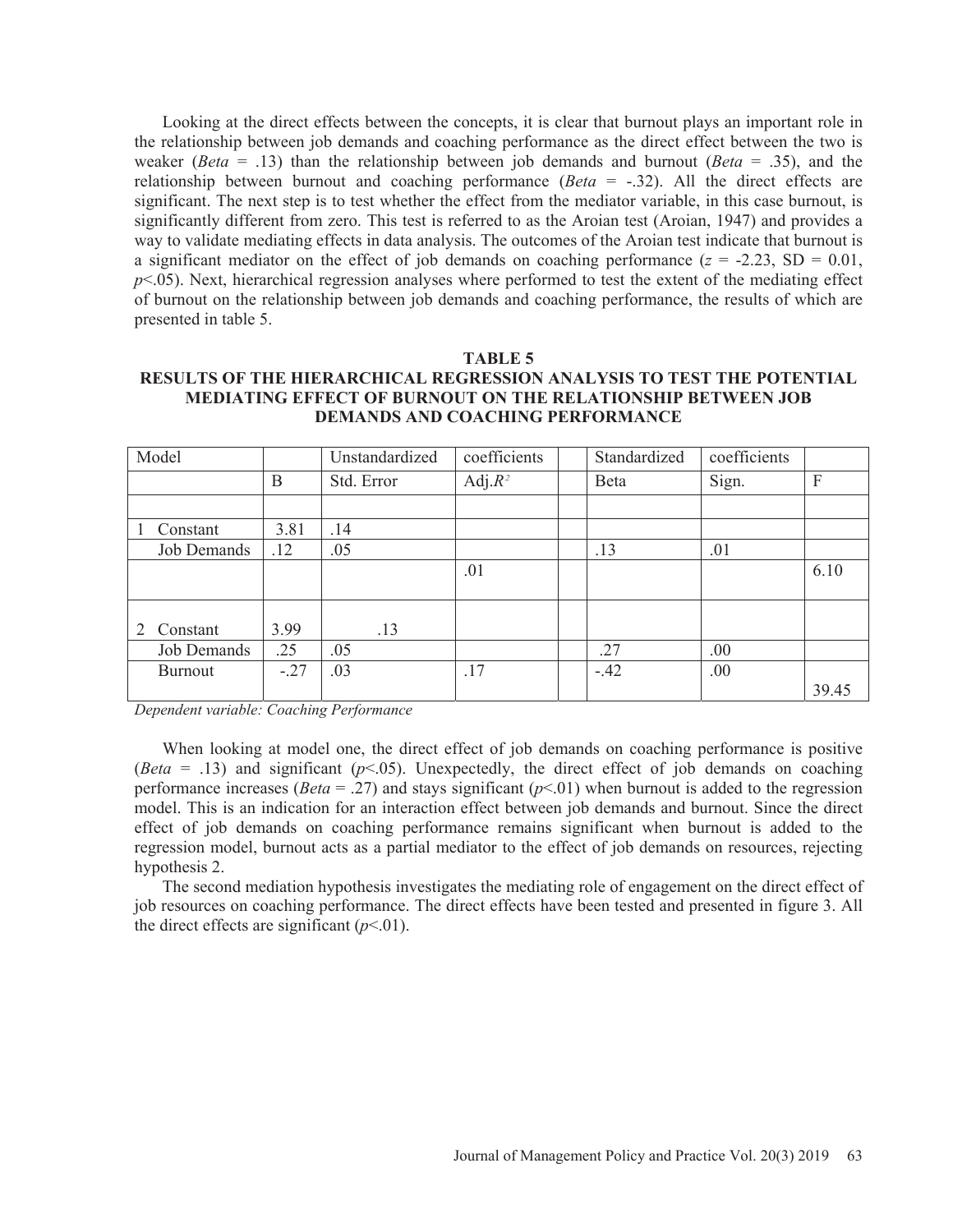## **FIGURE 3 OVERVIEW OF THE FOUND DIRECT EFFECTS (BETAS), BETWEEN THE CONCEPTS OF THE ENGAGEMENT MEDIATION HYPOTHESIS**



Because all direct effects are found to be significant and positive in the expected direction, the next step is to test the mediation model in hierarchical regression analysis, the results of which are presented in table 6.

## **TABLE 6 RESULTS OF THE HIERARCHICAL REGRESSION ANALYSIS TO TEST THE POTENTIAL MEDIATING EFFECT OF ENGAGEMENT ON THE RELATIONSHIP BETWEEN JOB RESOURCES AND COACHING PERFORMANCE**

| Model                |      | Unstandardized | coefficients | Standardized | coefficients |       |
|----------------------|------|----------------|--------------|--------------|--------------|-------|
|                      | B    | Std. Error     | Adj. $R^2$   | Beta         | Sign.        | F     |
|                      |      |                |              |              |              |       |
| Constant             | 3.69 | .18            |              |              |              |       |
| <b>Job Resources</b> | .11  | .04            |              | .13          | .01          |       |
|                      |      |                | .02          |              |              | 6.91  |
|                      |      |                |              |              |              |       |
|                      |      |                |              |              |              |       |
| Constant<br>2        | 2.76 | .17            |              |              |              |       |
| <b>Job Resources</b> | .03  | .04            |              | .03          | .46          |       |
| Engagement           | .24  | .02            |              | .51          | .00          |       |
|                      |      |                | .26          |              |              | 69.72 |
|                      |      |                |              |              |              |       |

*Dependent variable: Coaching Performance* 

Model one shows that the direct effect of job resources on coaching performance is positive (*Beta* = .13) and significant (*p*<.01). When testing the addition of engagement in model two, the direct effect of job resources on coaching performance decreases (*Beta* = .03) and is no longer significant (*p*>.05). The direct effect of engagement is quite strong (*Beta* = .51). The outcomes of the Aroian test indicate that engagement is a significant mediator on the effect of job resources on coaching performance  $(z = 2.67)$ ,  $SD = 0.01$ ,  $p<0.01$ ). In conclusion, engagement fully mediates the direct effect of job resources on coaching performance, accepting hypothesis 4.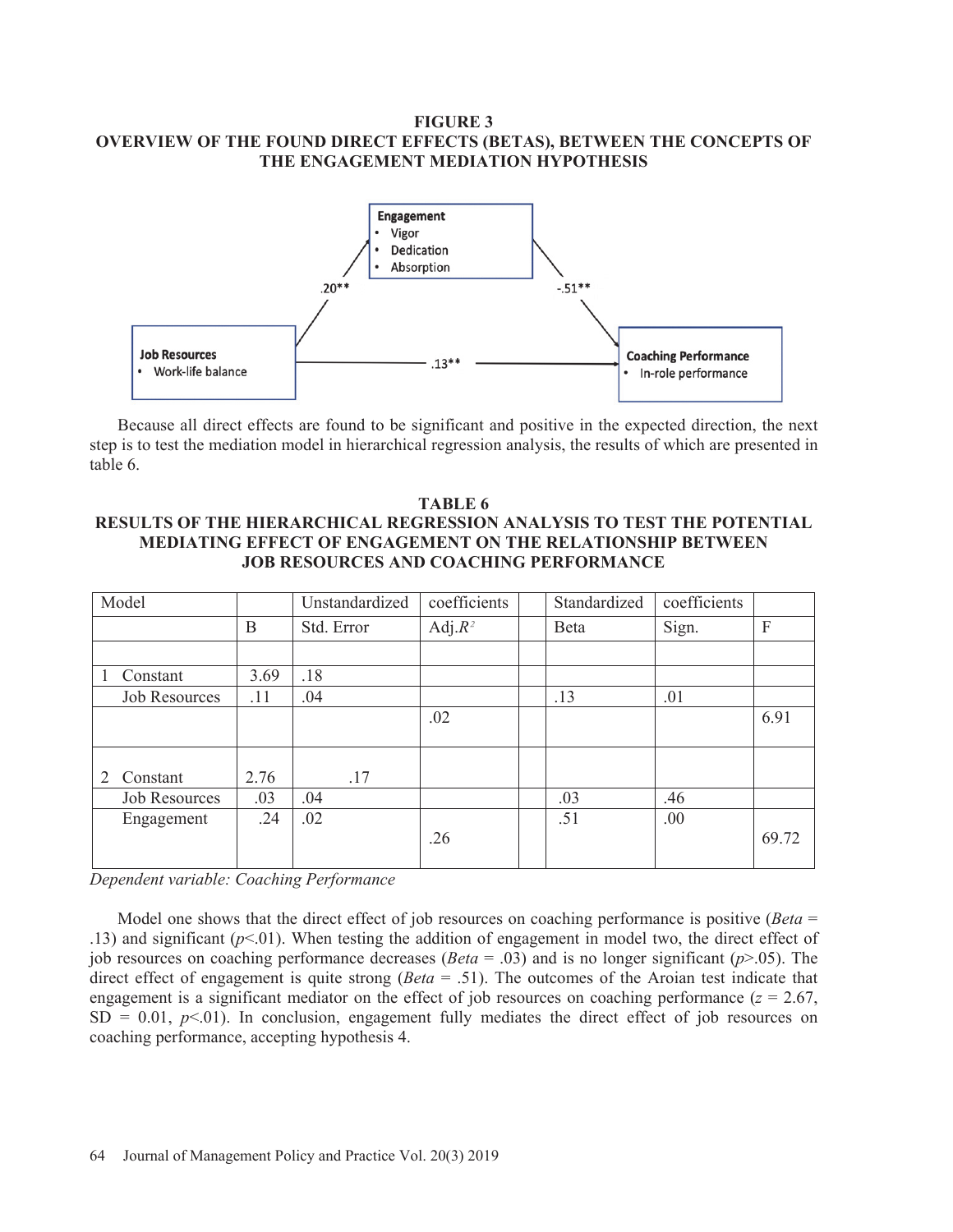#### **DISCUSSION**

This study adds to the JD-R research body (Demerouti et al. 2001; Schaufeli & Bakker, 2004) by investigating the relationship between role performance, burnout, engagement, personal resources and the organizational environment and testing these concepts in the context of coaching professionals. Seven hypotheses were formed, each to investigate specific effects within the model to answer the central research question: "To what extent does the organizational environment influence the performance of coaching professionals and to what extent do burnout, engagement and personal resources influence this relationship?" The results indicate that the organizational environment has a direct effect on coaching performance. Burnout, engagement and job resources are indicated as mediators this effect, which is in line with established findings (Bakker et al., 2004; Schaufeli & Bakker, 2004). The results of the study further indicate that personal resources best predict coaching performance, which is also in line with expectations from earlier research (Bakker et al., 2004; Xanthopoulou et al., 2007). In contrast with earlier research (Xanthopoulou et al., 2007) the results of this study indicate that both job demands and resources have a direct, albeit weak, positive effect on personal resources. This could be explained by the positive effect that was found between mental demands and coaching performance. Job demands were expected to be negatively valued aspects of the job that require energy (Schaufeli & Bakker, 2004). Mental demands, however, acted differently and showed a positive relationship with both personal resources and coaching performance. One plausible explanation for this can be found in the way the coaches perceive mental demands. It is likely that the coaches feel positively challenged, engaged by mental demands, which makes them perform better. The finding that mental demands seem to act more like a job resource than a job demand is an argument against the categorization of the organizational environment into job demands and resources. Schaufeli and Bakker (2004) confirmed that the antecedents of both burnout and engagement tend to overlap, suggesting using strongly different job demands and resources to be used in studies to benefit the discriminant validity between job demands and resources.

Self-efficacy, stress resilience, dedication, mental demands and emotional demands together explain the most variance in coaching performance. Of the three dimensions of engagement, dedication is indicated to be the best predictor of coaching performance, which is in line with earlier findings (Halbesleben & Wheeler, 2008; Kodden & Roelofs, 2019). The results of this study indicate that job resources, personal resources, engagement and coaching performance are highly interrelated. These results confirm the hypothesis set forth by Xanthopoulou et al. (2009b) that through reciprocal interaction, job resources, personal resources and engagement have a positive effect on organizational outcomes, and in this study, coaching performance. The results of this study indicate that the JD-R model can be used to structure and predict the performance of professional coaches. This is important because it allows coaching businesses to optimize the organizational environment to benefit their key value drivers, the professional coaches. This will allow coaching businesses to optimize the return on their investment in their own human capital. This study shows that taking a positive psychology approach to management is likely to encourage coaches to become less burned out and be more engaged to perform.

## **CONCLUSIONS, LIMITATIONS AND FUTURE RESEARCH DIRECTIONS**

Both burnout and engagement are indicated to have significant direct effects on coaching performance. Burnout in turn is indicated to negatively affect coaching performance and engagement to positively affect coaching performance. Engagement does explain somewhat more variance in coaching performance than burnout. The next logical step when following the JD-R model from right to left is to investigate the organizational environment, which leads to the sub-question: "To what extent do job demands and resources influence burnout and engagement?" Both job demands and job resources have indicated direct effects on burnout and engagement respectively when tested with regression analyses. This underlines the expected effects of the dual process model where job demands lead to burnout and job resources to engagement (Schaufeli & Bakker, 2004). The results of this study indicate that personal resources stimulate engagement and reduce burnout. Personal resources also indicate to be a valid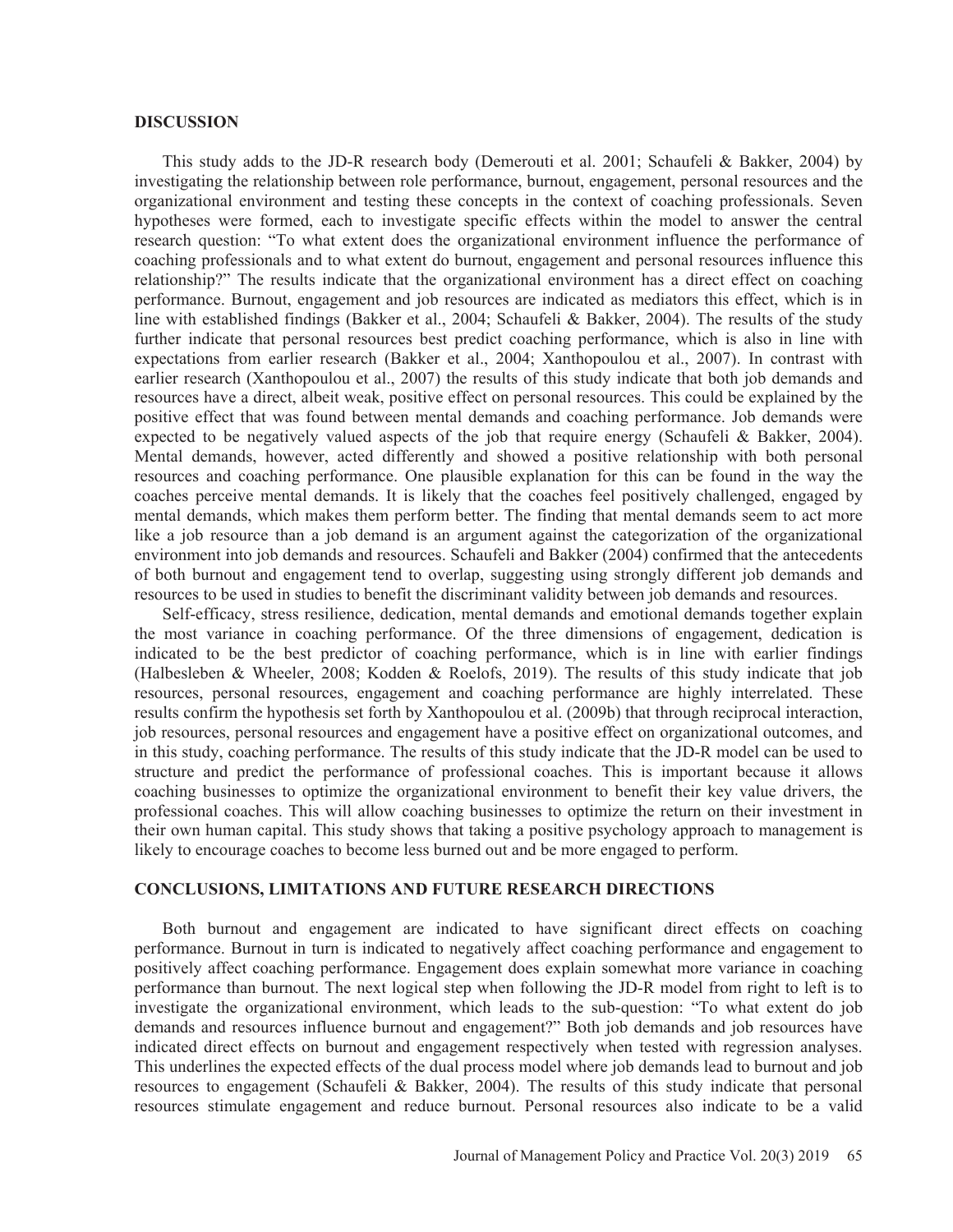predictor of coaching performance. The insights into the sub-questions can be synthesized to answer the central research question: "To what extent does the organizational environment influence the performance of coaching professionals and to what extent do burnout, engagement and personal resources influence this relationship?" The results indicate that the organizational environment has a direct effect on coaching performance and that burnout, engagement and job resources mediate this effect. Personal resources are the strongest predictor of coaching performance in this study. This leads to the central conclusions that the organizational environment in terms of job demands and resources can directly stimulate and hinder the performance of coaches, depending on how each of the factors in the organizational environment is viewed by the coach. The second and final conclusion is that burnout, engagement and personal resources mediate the direct effects of job demands and resources on coaching performance. The focus therefore lies on optimizing the organizational environment to benefit coaching performance. Several biases that come with self-reported data are known to lead to measurement errors (Podsakoff, MacKenzie, Lee & Podsakoff, 2003). Common biases that potentially play a role in this study are the desire for respondents to answer consistently; the respondents can feel that they are expected to provide certain answers instead of their true answers. Respondents can hold implicit theories towards the measured concepts that can affect the way respondents complete the questionnaire. Social desirability bias can play a role; respondents might skew their answers towards what would in their eyes to be culturally acceptable and appropriate. The conditions under which the respondents complete the questionnaire is not controlled for, therefore the level of concentration or the amount of distractions while completing the questionnaire could vary per respondent. Selection bias might play a role. The respondents work or have worked for a company that is or has been certified by the certification institute that provided the contact details. This means that this study involved respondents that are associated with companies that care or have cared about being certified on the quality of their services. This type of company might attract specific type of coaching professional. Another factor is the truthfulness of the respondents. The assumption is made that all respondents have completed this questionnaire truthfully as there are no way to truly control this with an online questionnaire. One important observation in the data is that response numbers dropped somewhat when items with "coach" in it, referring to the respondent, were shown. This implies that even though respondents feel they fit the questionnaire criteria of helping others to become employed or helping others with their position in the labor market, they do not call themselves coaches. Another potential bias lies in the fact that the majority of the respondents had received higher education (HBO: 67%, WO: 27%, combined: 94%), which may have resulted in range restrictions when measuring each of the concepts. In addition, because two of the three measured job resources had to be removed from the study because of missing values, job resources was only measured with one concept. Three or more job resources will better represent job resources in the JD-R model. The cross-sectional nature of this study prevents any causal relations to be indicated. Longitudinal studies can provide insights into the causal nature of relationships between factors. Finally, several limitations around the conceptualization and measurement of job burnout have been recently highlighted (Maslach, 2017; Bianchi et al, 2014; 2019) as well as missing the social support construct in the job-demands resource model that might have a greater contribution to health and well-being outcomes in those involved in helping occupations (cf., Holt-Lunstad et al, 2015). This study has investigated the JD-R model specifically aimed at performance of professionals in the coaching industry. Future research can improve the JD-R model by investigating the valuation of job demands and resources to gain more specific insights in the effects job demands can have on engagement and the effects job resources may have on burnout. Investigating how job demands and resources are valued will provide better insight into the discriminant validity of both job demands and resources (Schaufeli & Taris, 2014). In addition, using a longitudinal approach, more specific insights into the potential reverse causation between personal resources, engagement and job resources can be investigated to better identify the interaction between these concepts.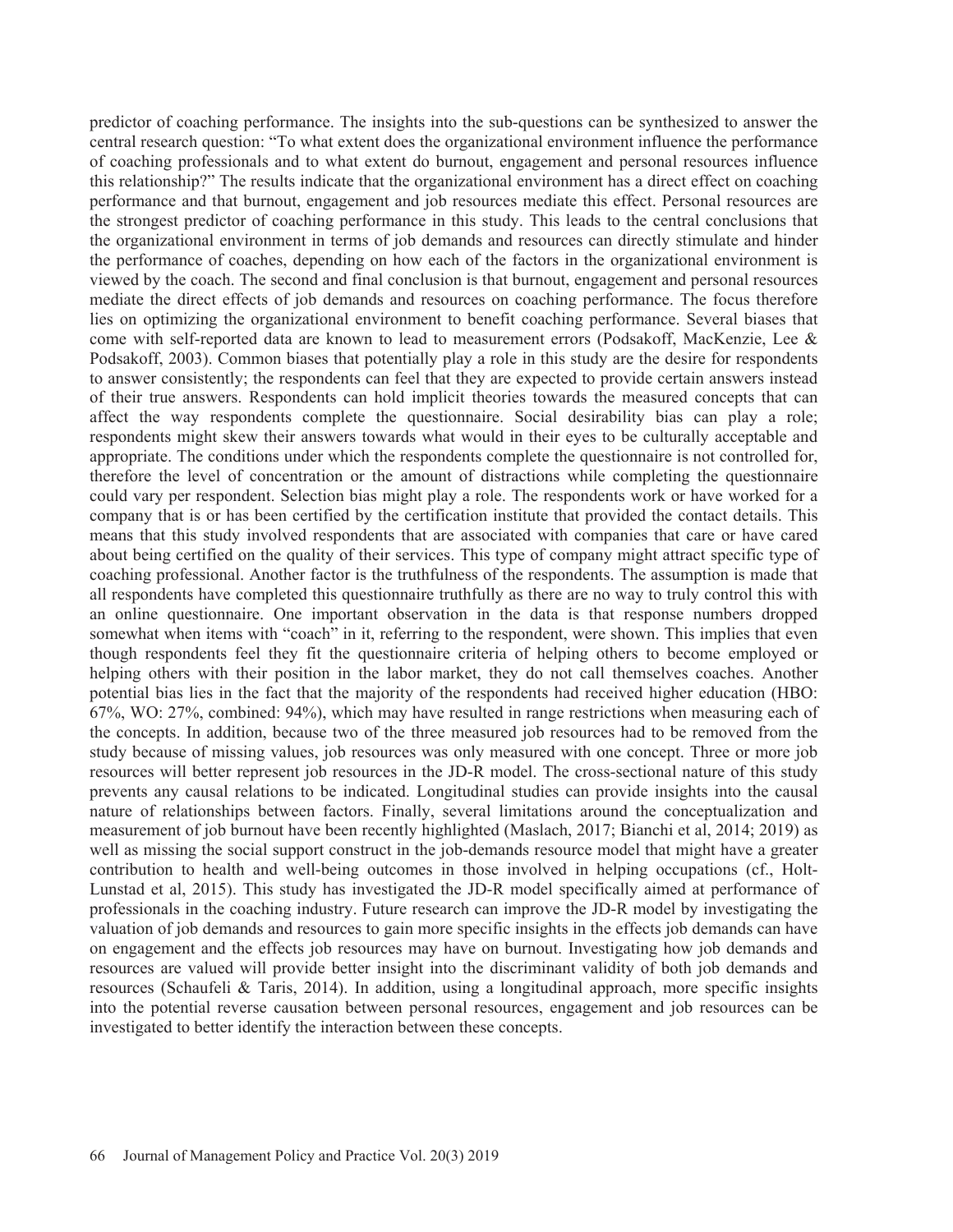#### **REFERENCES**

- Aroian, L. A. (1947). The probability function of the product of two normally distributed variables. *Annals of Mathematical Statistics*, 18, 265–271.
- Bakker, A. B., Demerouti, E., & Sanz-Vergel, A. I. (2014). Burnout and work engagement: The JD–R approach*. Annual Review of Organizational Psychology and Organizational Behavior*, 1(1), 389- 411.
- Bakker, A. B., Tims, M., & Derks, D. (2012). Proactive personality and job performance: The role of job crafting and work engagement. *Human Relations*, 65(10), 1359– 1378.
- Bakker, A. B., & Leiter, M. P. (Eds.). (2010). *Work engagement: A handbook of essential theory and research*. Psychology Press.
- Bakker, A. B., Boyd, C. M., Dollard, M., Gillespie, N., Winefield, A. H., & Stough, C. (2010). The role of personality in the job demands-resources model. *Career Development International*, 15, 622– 636.
- Bakker, A. B., Hakanen, J. J., Demerouti, E., & Xanthopoulou, D. (2007). Job resources boost work engagement particularly when job demands are high. *Journal of Educational Psychology*, 99, 274–284.
- Bakker, A.B., Demerouti, E., & Verbeke, W. (2004). Using the job demands-resources model to predict burnout and performance. *Human resource management*, 43(1), 83- 104.
- Bakker, A. B., Demerouti, E., Taris, T. W., Schaufeli, W. B., & Schreurs, P. J. (2003). A multigroup analysis of the Job Demands-Resources Model in four home care organizations. *International Journal of stress management*, 10(1), 16.
- Barney, J., Wright, M., & Ketchen, D. J. (2001). The resource-based view of the firm: Ten years after 1991. *Journal of management*, 27(6), 625-641.
- Bakker, A. B., Schaufeli, W. B., Sixma, H., Bosveld,W., & Van Dierendonck, D. (2000). Patient demands, lack of reciprocity, and burnout: a five-year longitudinal study among general practitioners. *Journal of Organizational Behavior*, 21, 425–441
- Baumeister, R., & Leary, M. R. (1995). The need to belong desire for interpersonal attachments as a fundamental human motivation. *Psychological Bulletin*, 117, 497– 529.
- Bianchi, R., Schonfeld, I. S., & Laurent, E. (2019). Burnout: Moving beyond the status quo. *International Journal of Stress Management,* 26(1), 36-45.
- Bianchi, R., Truchot, D., Laurent, E. Brisson, R. & Schonfeld, I.S. (2014). Is burnout solely job-related? A critical comment. *Scandavian Journal of Psychology*.
- Blomme, R. J., & Kodden, B. (2014). Engagement: a new concept in the hospitality industry? The role of management in increasing engagement amongst hospitality workers. In *The Routledge Handbook of Hospitality Management* (pp. 85-93). Routledge.
- Blomme, R. J., & Kodden, B. (2015). Leadership theories and the concept of work engagement: Creating a conceptual framework for management implications and research. *Journal of Management & Organization*, 21(02), 125-144.
- Bowerman, B. L., O'Connell, R. T., & Murphree, E. S. (2011). *Business statistics in practice (6th ed.)*. New York, NY: McGraw-Hill.
- Brill, P.L. (1984) The need for an operational definition of burnout. *Family and Community Health*, 6, 12–24.
- Buunk, B. P., de Jonge, J., Ybema, J. F., & de Wolff, C. J. (1998). Psychosocial aspects of occupational stress. In P. J. D. Drenth, H. Thierry, & C. J. de Wolff (Eds.), *Handbook of work and organizational psychology: Vol. 2. Work psychology* 145-182. East Sussex, UK: Psychology Press.

Csikszentmihalyi, M. (1975). Play and intrinsic rewards. *Journal of humanistic psychology*.

Deci, W. L., & Ryan, R. M. (1985). *Intrinsic motivation and self-determination in human behavior*. New York: Plenum.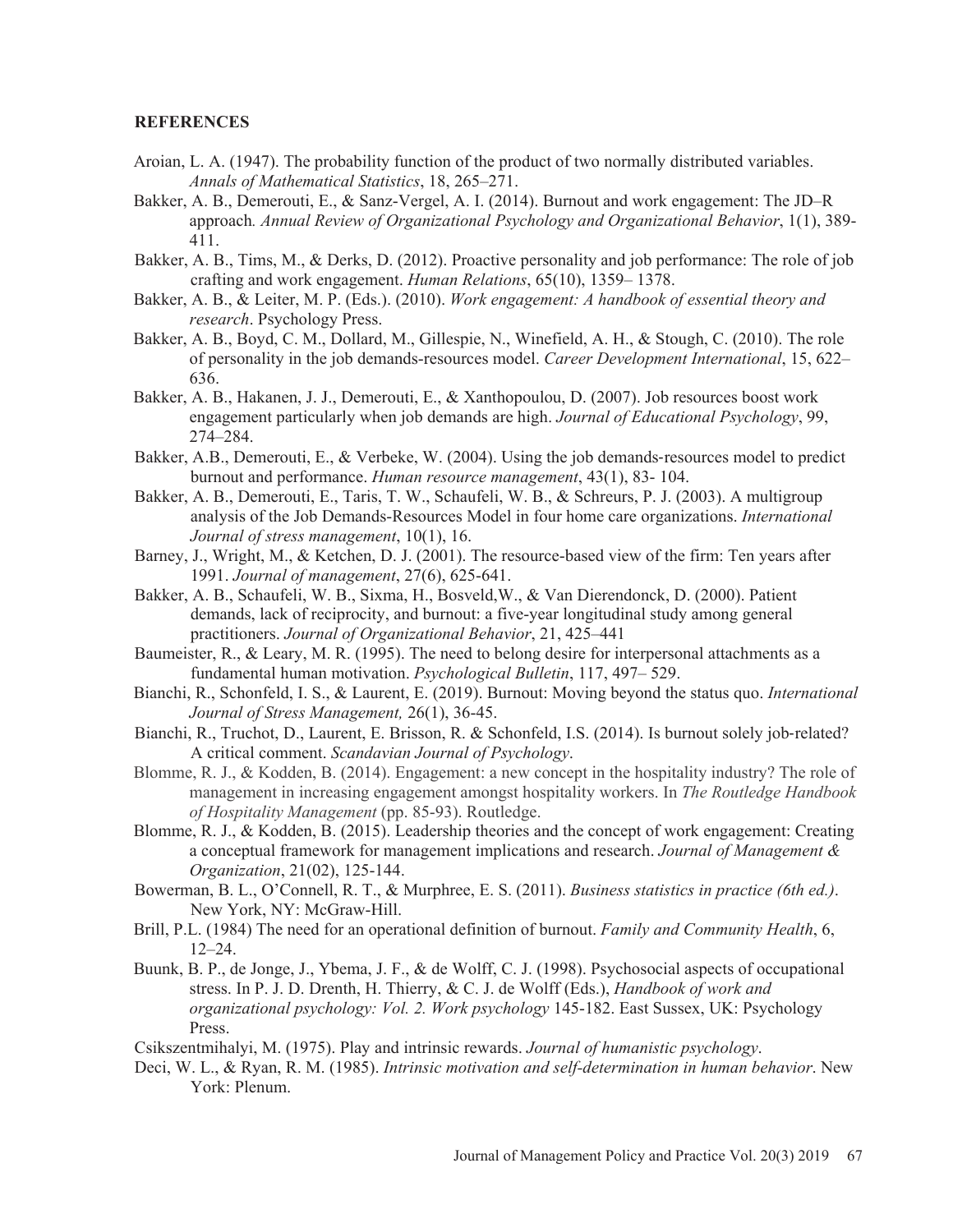- Demerouti, E., & Cropanzano, R. (2010). From thought to action: Employee work engagement and job performance. In A. B. Bakker, & M. P. Leiter (Eds.), *Work engagement: A handbook of essential theory and research*. New York: Psychology Press.
- Demerouti, E., Bakker, A. B., & Bulters, A. J. (2004). The loss spiral of work pressure, work–home interference and exhaustion: Reciprocal relations in a three-wave study. *Journal of Vocational Behavior*, 64, 131-149.
- Demerouti, E., Bakker, A. B., Nachreiner, F., & Schaufeli, W. B. (2001). The job demands-resources model of burnout. *Journal of Applied psychology*, 86(3), 499.
- Etzion, D., & Pines, A. (1986). Sex and culture in burnout and coping among human service professionals: a social psychological perspective*. Journal of Cross-Cultural Psychology*, 17, 191– 209.
- Etzion, D. (1984). The moderating effect of social support on the relationship of stress and burnout. *Journal of Applied Psychology*, 69, 615–22.
- Garrosa, E., Moreno-Jiménez, B., Rodríguez-Muñoz, A., & Rodríguez-Carvajal, R. (2011). Role stress and personal resources in nursing: A cross-sectional study of burnout and engagement. *International Journal of Nursing Studies*, 48(4), 479-489.
- González-Romá, V., Schaufeli, W. B., Bakker, A. B., & Lloret, S. (2006). Burnout and work engagement: Independent factors or opposite poles? *Journal of Vocational Behavior*, 68(1), 165-174.
- Goodman, S. A., & Svyantek, D. J. (1999). Person–organization fit and contextual performance: Do shared values matter. *Journal of Vocational Behavior*, 55(2), 254- 275.
- Groenland, E. (2014) 'The problem analysis for empirical studies. *Int. J. Business and Globalization,*  12(3), 249–263.
- Grover, S. & Furnham, A. (2016). *Coaching as a Developmental Intervention in Organisations: A Systematic Review of Its Effectiveness and the Mechanisms Underlying It.*
- Gruman, J. A., & Saks, A. M. (2011). Performance management and employee engagement. *Human Resource Management Review,* 21(2), 123-136.
- Hackman, J. R., & Oldham, G. R. (1980). *Work redesign*. Reading, MA: Addison Wesley.
- Hair, J. F., Black, W. C., Babin, B. J., & Anderson, R. E. (2010). *Multivariate data analysis: A global perspective (7th ed.).* Upper Saddle River, NJ: Pearson Prentice Hall.
- Hakanen, J.J., Bakker, A.B., & Schaufeli, W.B. (2006). Burnout and work engagement among teachers. *Journal of School Psychology*, 43, 495-513.
- Halbesleben, J. R. (2010). A meta-analysis of work engagement: Relationships with burnout, demands, resources, and consequences. In *Work engagement: A handbook of essential theory and research*, 8, 102-117.
- Halbesleben, J. R., & Wheeler, A. R. (2008). The relative roles of engagement and embeddedness in predicting job performance and intention to leave. *Work & Stress*, 22(3), 242-256.
- Halbesleben, J.R.B, & Bowler, M. (2007). Emotional Exhaustion and Job Performance: The Mediating Role of Motivation. *Journal of Applied Psychology*, 92(1), 93-106.
- Hallberg, U., & Schaufeli, W. B. (2006). ''Same same" but different? Can work engagement be discriminated from job involvement and organizational commitment? *European Psychologist*, 11, 119–127
- Hannah, S. T., Avolio, B. J., Luthans, F., & Harms, P. D. (2008). Leadership efficacy: Review and future directions. *The Leadership Quarterly*, 19(6), 669–692.
- Hobfoll, S.E., Johnson, R.J., Ennis, N., & Jackson, A.P. (2003). Resource loss, resource gain, and emotional outcomes among inner city women. *Journal of Personal and Social Psychology*, 84, 632–43.
- Hockey, G. R. J. (1993). *Cognitive-energetical control mechanisms in the management of work demands and psychological health*, 68.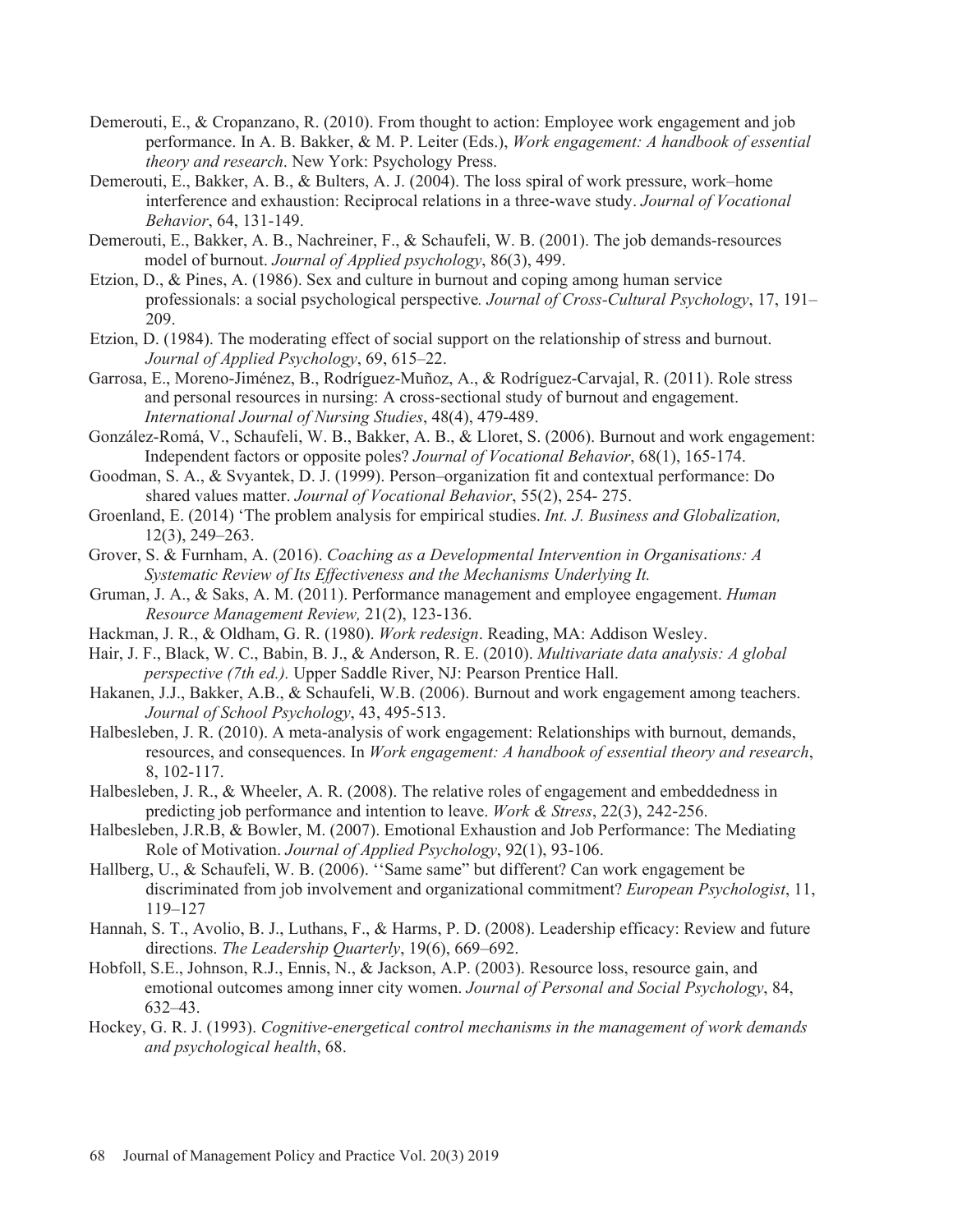- Jones, R.J., Woods, S.A & Guillaume, Y.R. (2015). The effectiveness of workplace coaching: A metaanalysis of learning and performance outcomes from coaching. *Journal of Occupational and Organizational Psychology*.
- Judge T.A., Van Vianen A.E.M., & De Pater I.E. (2004). Emotional stability, core self- valuations, and job outcomes: a review of the evidence and an agenda for future research. *Human Performance*, 17, 325–46.
- Judge, T. A., Bono, J. E., & Locke, E. A. (2000). Personality and job satisfaction: The mediating role of job characteristics. *Journal of Applied Psychology*, 85, 237–249.
- Kahn, R.L., & Byosiere, P. (1992). Stress in organizations. In M.D. Dunnette, & L.M. Hough (Eds.), *Handbook of Industrial and Organizational Psychology*. Palo Alto, CA: Consulting Psychologistst Press.
- Kant, I., Jansen, N.W.H., Van Amelsvoort, L.G.P.M., Mohren, D.C.L., Swaen, G.M.H (2004). Burn-out in de werkende bevolking. Resultaten van de Maastrichtse Cohort Studie. *Gedrag en Organisatie.*  17, 5–17.
- Karasek Jr, R. A. (1979). Job demands, job decision latitude, and mental strain: Implications for job redesign. *Administrative science quarterly*, 285-308.
- Kodden, B. (2011). *Dedication*. Breukelen: Nyenrode Business Universiteit.
- Kodden, B., & van Ingen, R. (2019). Knowledge Productivity in the 2020s: Time for a New E/RA A Research Study on the Impact of Organizational Design and Employee Engagement on the Knowledge Productivity of Service Firms. *Journal of Applied Business and Economics*, 21(4).
- Kodden, B., & Roelofs, J. (2019). Psychological Contract as a Mediator of the Leadership-Turnover Intentions Relationship. *Journal of Organizational Psychology*, 19(2).
- Kožená, L., Frantík, E., & Horváth, M. (1998). Cardiovascular reaction to job stress in middle-aged train drivers. *International journal of behavioral medicine*, 5(4), 281-294.
- Lai, Y., & McDowall, A. (2014). A systematic review (SR) of coaching psychology: Focusing on the attributes of effective coaching psychologists. *International Coaching Psychology Review,* 9(2), 120-136.
- Lee, R. T., & Ashforth, B. E. (1993). A further examination of managerial burnout: Toward an integrated model. *Journal of organizational behavior*, 14(1), 3-20.
- Leiter (Eds.). (n.d.). *Work engagement: The handbook of essential theory and research*. New York: Psychology Press.
- Lewig, K.A., Xanthopoulou, D., Bakker, A.B., Dollard, M.F., & Metzer, J.C. (2007). Burnout and connectedness among Australian volunteers: A test of the Job Demands-Resources model. *Journal of vocational behavior*, 71, 429-445.
- Llorens, S., Schaufeli, W.B., Bakker, A.B. & Salanova, M. (2006). Does a positive gain spiral of resources, efficacy beliefs and engagement exist? *Computers in Human Behavior*, 23, 825-841.
- Lorente, L., Salanova, M., Martinez, I., & Schaufeli, W. B. (2008). Extension of the job demandsresources model in the prediction of burnout and engagement among teachers over time. *Psicotema*, 20, 354–360.
- Luthans, F., & Youssef, C. M. (2007). Emerging positive organizational behavior. *Journal of management,* 33(3), 321-349.
- Luthans, F., Avey, J. B., Avolio, B. J., Norman, S. M., & Combs, G. M. (2006). Psychological capital development: toward a micro-intervention. *Journal of Organizational Behavior*, 27(3), 387-393.
- Maslach, C. (2017, June). Finding solutions to the problem of burnout. *Consulting Psychology Journal: Practice and Research*, 69(2), 143-152.
- Maslach, C., & Leiter, M. P. (2008). Early predictors of job burnout and engagement. *Journal of applied psychology*, 93(3), 498.
- Maslach, C., Schaufeli, W.B. & Leiter, M.P. (2001) Burnout. *Annual Review of Psychology*, 52, 397–422. Maslach, C. (1993). *Burnout: A multidimensional perspective*.
- Maslach, C., & Jackson, S. E. (1984). Burnout in organizational settings. *Applied Social Psychology Annual,* 37(5), 133-153.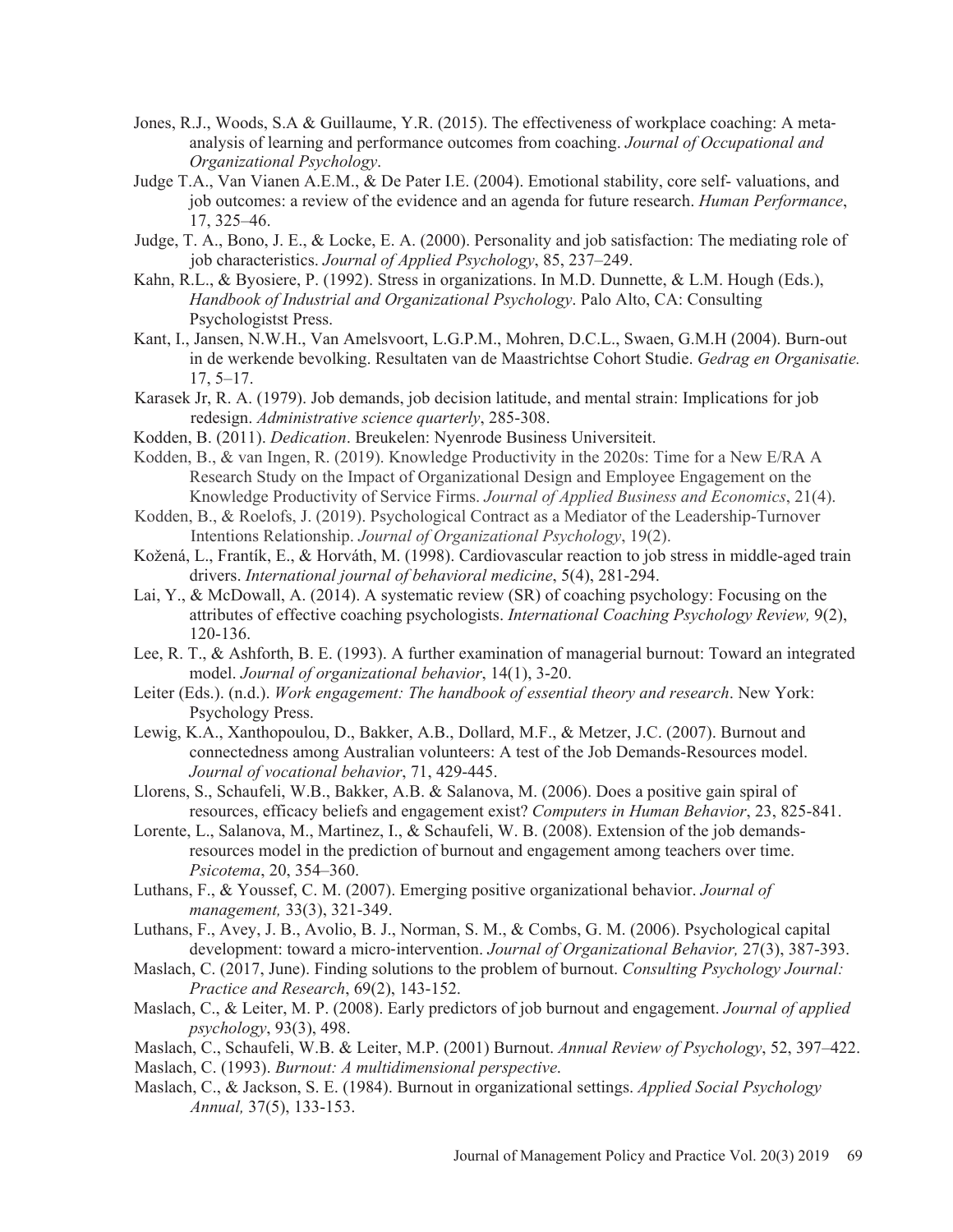- Meijman, T. F., & Mulder, G. (1998). Psychological aspects of workload. *Handbook of Work and Organizational Psychology*, 2.
- Moore, J. E. (2000). Why is this happening? A casual attribution approach to work emotional exhaustion consequences. *Academy of Management Review*, 25, 335–349.
- Norman, G. (2010). Likert scales, levels of measurement and the "laws" of statistics. *Advances in health sciences education*, 15(5), 625-632.
- Osborne, J. W. (2015). What is Rotating in Exploratory Factor Analysis? *Practical Assessment, Research & Evaluation*, 20(2), 2.
- Podsakoff, P. M., MacKenzie, S. B., Lee, J. Y., & Podsakoff, N. P. (2003). Common method biases in behavioral research: a critical review of the literature and recommended remedies. *Journal of applied psychology*, 88(5), 879.
- Robert, G., & Hockey, J. (1997). Compensatory control in the regulation of human performance under stress and high workload: A cognitive-energetical framework. *Biological psychology,* 45(1), 73- 93.
- Ross, S. A. (1973). The economic theory of agency: The principal's problem. *The American Economic Review*, 134-139.
- Ryan, R. M., & Frederick, C. (1997). On energy, personality, and health: Subjective vitality as a dynamic reflection of well-being. *Journal of personality*, 65(3), 529-565.
- Salanova, M., Schaufeli, W. B., Xanthopoulou, D., & Bakker, A. B. (2010). The gain spiral of resources and work engagement: Sustaining a positive work life. *Work engagement: A handbook of essential theory and research*, 118-131.
- Salanova, M., Agut, S., & Peiró, J. M. (2005). Linking organizational resources and work engagement to employee performance and customer loyalty: The mediation of service climate. *Journal of Applied Psychology*, 90, 1217–1227.
- Schats, I. (2011). 40.000 Coaches in Nederland, Tijd voor een Shake-out? *Tijdschrift voor Coaching*, 2, 30-33.
- Schaufeli, W. B., & Taris, T. W. (2014). A critical review of the Job Demands-Resources Model: Implications for improving work and health. In *Bridging occupational, organizational and public health*, 43-68. Springer Netherlands.
- Schaufeli, W. B., Taris, T. W., & Van Rhenen, W. (2008). Workaholism, burnout and engagement: Three of a kind or three different kinds of employee well-being. *Applied Psycholog*y*: An International Review*, 57, 173–203.
- Schaufeli, W. B., Taris, T. W., & Bakker, A. B. (2006a). Dr Jekyll or Mr Hyde? On the differences between work engagement and workaholism. *Research companion to working time and work addiction*, 193-217.
- Schaufeli, W. B., Bakker, A. B., & Salanova, M. (2006b). The measurement of work engagement with a short questionnaire a cross-national study. *Educational and psychological Measurement*, 66(4), 701-716.
- Schaufeli, W. B., & Bakker, A. B. (2004). Job demands, job resources, and their relationship with burnout and engagement: A multi-sample study. *Journal of organizational Behavior*, 25(3), 293-315.
- Schaufeli, W.B., Salanova, M., Gonzalez-Roma, V. & Bakker, A.B. (2002). The measurement of engagement and burnout: a two-sample confirmatory factor analytic approach. *Journal of Happiness Studies*, 3, 71-92.
- Schaufeli, W. B., Leiter, M. P., Maslach, C., & Jackson, S. E. (1996). Maslach Burnout Inventory– General Survey. In C. Maslach, S. E. Jackson, & M. P. Leiter (Eds.), *The Maslach Burnout Inventory: Test manual*, 3, 22–26. Palo Alto, CA: Consulting Psychologists Press.
- Scheier, M. F., Carver, C. S., & Bridges, M. W. (1994). Distinguishing optimism from neuroticism (and trait anxiety, self-mastery, and self-esteem): a reevaluation of the Life Orientation Test. *Journal of personality and social psychology*, 67(6), 1063.